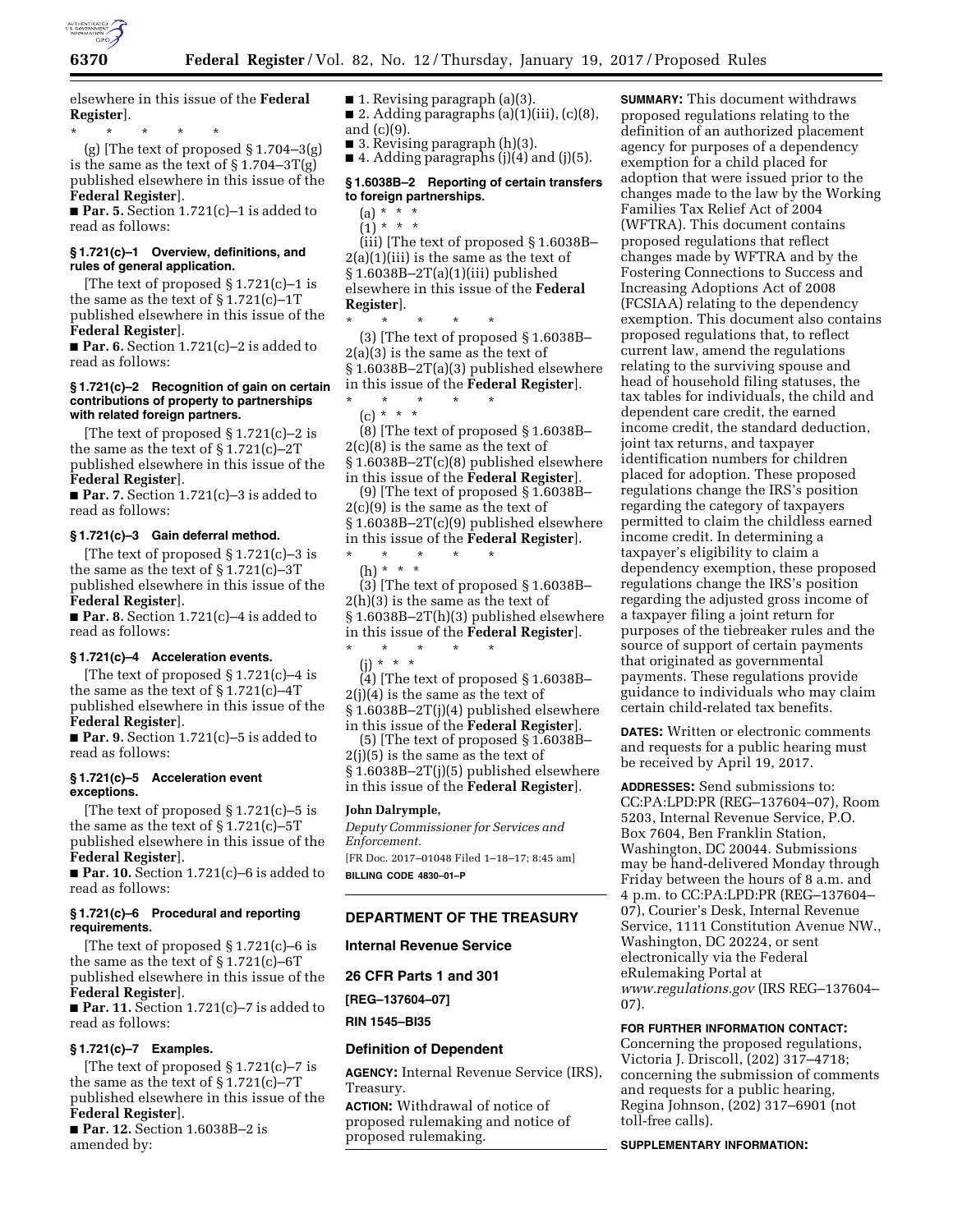### **Background**

This document withdraws a notice of proposed rulemaking (REG–107279–00) amending § 1.152–2(c)(2) of the Income Tax Regulations that was published in the **Federal Register** (65 FR 71277) on November 30, 2000 (2000 proposed regulations) relating to the definition of an authorized placement agency for purposes of a dependency exemption for a child placed for adoption under prior law. Prior law required that a child be placed with the taxpayer for adoption by an authorized placement agency. Section 152 of the Internal Revenue Code was amended by section 201 of WFTRA (Pub. L. 108–311, 118 Stat. 1166, 1169) to provide that a qualifying child eligible to be the dependent of a taxpayer may include a child lawfully placed with the taxpayer for adoption. Accordingly, the proposed regulations in  $$1.152-2(c)(2)$  under prior law are withdrawn.

This document also contains proposed amendments to 26 CFR part 1 under sections 2, 3, 21, 32, 63, 151, 152, 6013, and to Part 301 under section 6109 to reflect the changes made by WFTRA and FCSIAA (Pub. L. 110–351, 122 Stat. 3949) relating to the dependency exemption, as well as changes to these sections by other acts. WFTRA amended section 152, in part, to provide a uniform definition of a qualifying child; FCSIAA added to the definition of a qualifying child the requirements that the child must be younger than the taxpayer and that the child must not file a joint return (other than as a claim for refund). FCSIAA also amended the rules that apply if two or more taxpayers are eligible to claim an individual as a qualifying child.

### *1. Dependency Rules*

Under section 151, a taxpayer may deduct an exemption amount for a dependent as defined in section 152. Prior to WFTRA, section 151 contained many of the rules related to the definition of a dependent. WFTRA moved those rules to section 152. As amended, section 152(a) defines a *dependent* as a qualifying child or a qualifying relative. Taxpayers should note that a taxpayer's treatment of the dependency exemption under section 151 for a particular qualifying child or qualifying relative might have tax consequences under other Code provisions, such as the education tax credits under section 25A, the premium tax credit under section 36B, and the penalty for failure to maintain minimum essential coverage under section 5000A.

## a. Individual Not a Dependent

Section 152(b) provides that an individual who is a qualifying child or a qualifying relative of a taxpayer is not a taxpayer's dependent in certain circumstances. Section 152(b)(2) provides that, to be a dependent of a taxpayer, an individual must not have filed a joint return with his or her spouse. However, the WFTRA conference report provides that the ''restriction does not apply if the return was filed solely to obtain a refund and no tax liability would exist for either spouse if they filed separate returns.'' See H.R. Rep. No. 108–696, at 55 n.38 (2004) (Conf. Rep.).

## b. Qualifying Child

WFTRA established under section 152(c) a uniform definition of a qualifying child. The legislative history identifies five child-related benefits to which the uniform definition applies: The filing status of head of household under section 2(b), the child and dependent care credit under section 21, the child tax credit under section 24, the earned income credit under section 32, and the dependency exemption under section 151. See H.R. Rep. No. 108–696, at 55–65.

Section 152(c) defines a qualifying child as an individual who bears a certain relationship to the taxpayer (qualifying child relationship test), has the same principal place of abode as the taxpayer for more than one-half of the taxable year (residency test), is younger than the taxpayer and is under the age of 19 (or age 24 if a full-time student or any age if permanently and totally disabled) (age test), does not provide more than one-half of his or her own support (qualifying child support test), and does not file a joint return with a spouse except to claim a refund of estimated or withheld taxes (joint return test).

## c. Temporary Absence

A child is considered to reside in the same principal place of abode as a taxpayer during a temporary absence. Under the existing section 152 regulations, a nonpermanent failure to occupy a common abode by reason of illness, education, business, vacation, military service, or a custody agreement may be a temporary absence due to special circumstances. The existing regulations under section 2 defining surviving spouse and head of household include a similar rule relating to the effect of a temporary absence on the requirement to maintain a household, but add the requirement that it is reasonable to assume that the absent

person will return to the household. Under case law, a factor to consider in determining whether an absence is temporary is whether the individual intends to establish a new principal place of abode. In *Rowe* v. *Commissioner,* 128 T.C. 13 (2007), the court concluded that it was reasonable to assume that a taxpayer would return to her home after pretrial confinement and that the taxpayer's absence was temporary. See also *Hein* v. *Commissioner,* 28 T.C. 826 (1957) (*acq.,*  1958–2 CB 6), and Rev. Rul. 66–28 (1966–1 CB 31).

d. Two or More Taxpayers Eligible To Claim Individual as Qualifying Child

Section 152(c)(4) provides tiebreaker rules that apply if an individual meets the definition of a qualifying child for two or more taxpayers (eligible taxpayers). In general, the eligible taxpayer who is a parent (eligible parent) of the individual may claim the individual as a qualifying child or, if there is no eligible parent, then the individual may be claimed by the eligible taxpayer with the highest adjusted gross income.

If more than one of the eligible taxpayers is a parent of the individual, more than one eligible parent claims the individual as a qualifying child, and the eligible parents claiming the individual do not file a joint return with each other, the individual is treated as the qualifying child of the eligible parent claiming the individual with whom the individual resided for the longest period of time during the taxable year. If the individual resided with each eligible parent claiming the individual for the same amount of time during the taxable year, the individual is treated as the qualifying child of the eligible parent claiming the individual with the highest adjusted gross income.

If at least one, but not all, of two or more eligible taxpayers is a parent of the individual, but no eligible parent claims the individual as a qualifying child, another eligible taxpayer may claim the individual, but only if the eligible taxpayer's adjusted gross income is higher than the adjusted gross income of each eligible parent. Since 2009, IRS Publication 501, *Exemptions, Standard Deduction, and Filing Information,* has stated that ''[i]f a child's parents file a joint return with each other, this rule may be applied by dividing the parents' combined AGI equally between the parents.''

Notice 2006–86 (2006–2 CB 680) provides interim guidance on these rules prior to the amendments by FCSIAA. The notice provides that, except to the extent that a noncustodial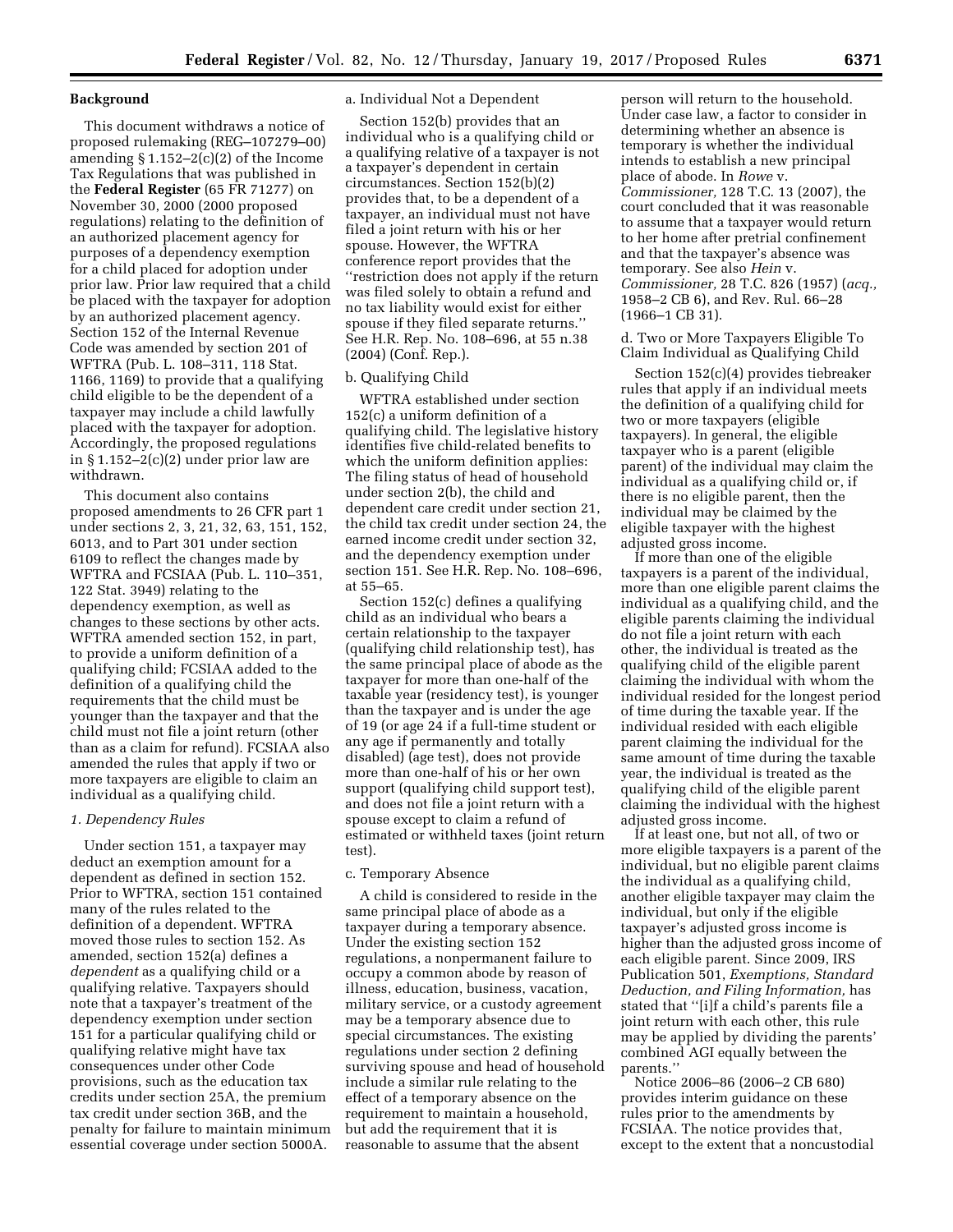parent may claim the child as a qualifying child under the special rule for divorced or separated parents in section 152(e), discussed in the next paragraph, if more than one taxpayer claims a child as a qualifying child, the child is treated as the qualifying child of only one taxpayer (as determined under the tiebreaker rules of section  $152(c)(4)$  for purposes of the five provisions subject to the uniform definition of a qualifying child (the filing status of head of household under section 2(b), the child and dependent care credit under section 21, the child tax credit under section 24, the earned income credit under section 32, and the dependency exemption under section 151, as well as for purposes of the exclusion for dependent care assistance under section 129 (which may apply to the care of a dependent qualifying child under age 13)). Thus, in general, the tiebreaker rules for determining which taxpayer may claim a child as a qualifying child apply to these provisions as a group, rather than on a section-by-section basis.

Notice 2006–86 contains an exception to the rule that only one taxpayer may claim a child as a qualifying child for all purposes. Section 152(e) has a special rule for divorced or separated parents that determines who, as between the custodial and noncustodial parent, may claim a child as a qualifying child or qualifying relative if certain tests (different from the general tests under sections 152(c) and (d)) regarding residency and support are met and the custodial parent releases a claim to exemption for the child. The notice provides that, if this special rule applies, a noncustodial parent may claim a child as a qualifying child for purposes of the dependency exemption and the child tax credit (the only two of the provisions addressed in the notice to which section 152(e) applies in determining who is a qualifying child), and another taxpayer may claim the child for one or more of the other benefits to which section 152(e) does not apply.

Although FCSIAA affects other aspects of section 152(c)(4) and Notice 2006–86, there is nothing in FCSIAA that would compel a change in the rule described in Notice 2006–86 that an individual is treated as the qualifying child of only one taxpayer for the listed child-related tax benefits, except if the special rule in section 152(e) applies.

### e. Qualifying Relative

Under section 152(d), a qualifying relative is an individual who bears a certain relationship to the taxpayer, including an individual who has the same principal place of abode as the taxpayer and is a member of the taxpayer's household for the taxable year (qualifying relative relationship test), has gross income less than the exemption amount for the taxable year (gross income test), receives more than one-half of his or her support from the taxpayer (qualifying relative support test), and is not a qualifying child of any taxpayer (not a qualifying child test).

Notice 2008–5 (2008–1 CB 256) addresses whether a taxpayer meets the test under section 152(d)(1)(D) to claim an individual as a qualifying relative. That provision requires that the individual not be a qualifying child of either the taxpayer or any other taxpayer during a taxable year beginning in the calendar year in which the taxpayer's taxable year begins. The notice provides that, for purposes of section  $152(d)(1)(D)$ , an individual is not a qualifying child of ''any other taxpayer'' if the individual's parent (or other person for whom the individual is defined as a qualifying child) is not required by section 6012 to file an income tax return and (1) does not file an income tax return, or (2) files an income tax return solely to obtain a refund of withheld income taxes.

### f. Support Tests

Under section  $152(c)(1)(D)$ , to be a taxpayer's qualifying child, an individual must not have provided over one-half of the individual's own support for the calendar year. Under section  $152(d)(1)(C)$ , to be a taxpayer's qualifying relative, a taxpayer must have provided over one-half of an individual's support for the calendar year.

Regarding governmental payments to a person with a qualifying need, the WFTRA conference report, H.R. Rep. No. 108–696, at 57, states that ''[g]overnmental payments and subsidies (*e.g.,* Temporary Assistance [for] Needy Families, food stamps, and housing) generally are treated as support provided by a third party.'' The IRS has successfully asserted in litigation that governmental payments provided to a parent to aid a family with dependent children and used by the parent for support of her children was support of the children provided by the government, and not support provided by the parent. See *Lutter* v. *Commissioner,* 61 T.C. 685 (1974), *affd. per curiam,* 514 F.2d 1095 (7th Cir. 1975).

# *2. Surviving Spouse and Head of Household, and Conforming Changes*

Prior to amendment by section 803(b) of the Tax Reform Act of 1969 (Pub. L.

91–172, 83 Stat. 487), section 2(a) provided that the return of a surviving spouse is treated as a joint return for purposes of the tax rates, the tax tables for individuals, and the standard deduction. Following the 1969 amendments, section 2(a) defines the term *surviving spouse* for purposes of section 1. The return of a taxpayer filing as a surviving spouse is no longer treated as a joint return under sections 2, 3, or 63. Section 3 provides tax tables for certain individuals in lieu of the tax imposed by section 1. Section 63(c) provides the same basic standard deduction for a taxpayer filing as a surviving spouse as a taxpayer filing a joint return. Accordingly, a taxpayer filing as a surviving spouse is no longer treated as filing a joint return for any tax purpose, but rather, a taxpayer filing as a surviving spouse simply uses the same tax rates under section 1, the same amounts in the tax tables under section 3, and the same standard deduction under section 63 as a taxpayer filing a joint return.

Generally, under section 2(b), to qualify as a head of household, a taxpayer must maintain a household that is the principal place of abode of a qualifying child or other dependent for more than one-half of the taxable year. If the dependent is a parent of the taxpayer and the parent does not share a principal place of abode with the taxpayer, the household maintained by the taxpayer must be the parent's principal place of abode for the entire taxable year.

Prior to WFTRA, section 21 required that a taxpayer maintain a household to claim the credit for dependent care expenses, and regulations on maintaining a household were published under that section. WFTRA removed that requirement from the dependent care credit.

### *3. Earned Income Credit*

Section 32 provides a tax credit to eligible taxpayers who work and have earned income below a certain dollar amount. Before the amendment of section 32 by the Omnibus Reconciliation Act of 1993 (Pub. L. 103– 66, 107 Stat. 312), the earned income credit (EIC) was allowable only to a taxpayer with one or more qualifying children. If an individual met the definition of a qualifying child for more than one taxpayer, a tiebreaker rule in section 32 determined which taxpayer was allowed to claim the individual as a qualifying child for the EIC. For taxable years beginning after 1993, section 32(c)(1)(A)(ii) allows a taxpayer without a qualifying child to claim the EIC (childless EIC) if certain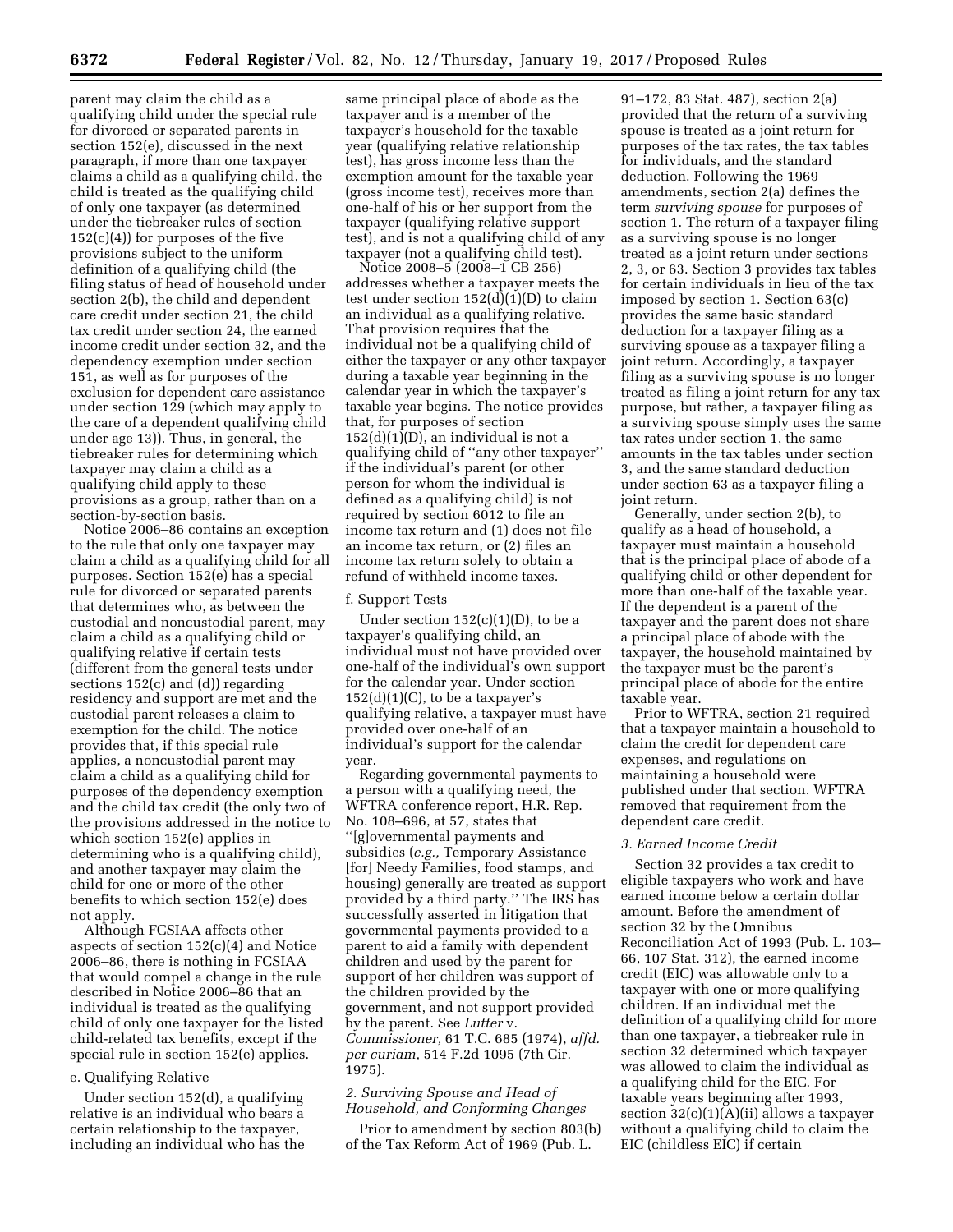requirements are met. Although there is no regulatory guidance on this issue, since 1995, the IRS has taken the position in IRS Publication 596, *Earned Income Credit,* that if an individual meets the definition of a qualifying child for more than one taxpayer and the individual is not treated as the qualifying child of a taxpayer under the tiebreaker rules, then that taxpayer is precluded from claiming the childless EIC. WFTRA moved the tiebreaker rules from section 32 to section  $152(c)(4)$ .

Before repeal in 2010, section 3507 allowed advance payment of the EIC. Section 3507 was repealed by the FAA Air Transportation Modernization and Safety Improvement Act (Pub. L. 111– 226, 124 Stat. 2389).

# *4. Additional Standard Deduction for the Aged and Blind*

Before the amendments to sections 63 and 151 made by the Tax Reform Act of 1986 (Pub. L. 99–514, 100 Stat. 2085), a taxpayer was entitled to an additional personal exemption under section 151 for the taxpayer or the taxpayer's spouse (or both), if either was age 65 or older or was blind at the close of the taxable year. As amended, section 63 provides an additional standard deduction for age or blindness instead of an additional personal exemption under section 151.

#### **Explanation of Provisions**

The proposed regulations reflect statutory amendments to sections 2, 3, 21, 32, 63, 151, 152, 6013, and 6109. In addition, the regulations address certain significant issues arising under these sections and modify certain IRS positions, as explained below.

#### *1. Dependency Exemption*

Consistent with the amendments made to sections 151 and 152 by WFTRA, the proposed regulations move rules related to the definition of a dependent from the regulations under section 151 to the regulations under section 152.

a. Relationship Test

### i. General Rules

Section 152(c)(2) provides that a qualifying child must be a child or a descendant of a child of the taxpayer, or a brother, sister, stepbrother, or stepsister of the taxpayer, or a descendant of any of these relatives. Section 152(d)(2) provides that a qualifying relative must bear a certain relationship to the taxpayer, which includes a child or a descendant of a child, a brother, sister, stepbrother, stepsister, parent or ancestor of a parent, or an aunt or uncle of the taxpayer. An individual (other than the taxpayer's

spouse) who is not related to the taxpayer in one of the named relationships nevertheless may satisfy the relationship test for a qualifying relative if the individual has the same principal place of abode as the taxpayer and is a member of the taxpayer's household for the taxpayer's taxable year.

The proposed regulations adopt the rule in Notice 2008–5 regarding whether an individual is a qualifying child of a taxpayer for purposes of determining whether that individual may be a qualifying relative. That is, the proposed regulations provide that an individual is not a qualifying child of a person if that person is not required to file an income tax return under section 6012, and either does not file an income tax return or files an income tax return solely to claim a refund of estimated or withheld taxes.

## ii. Adopted Child—Adoption by Individual Other Than the Taxpayer

Prior to 2005, for purposes of the relationship test, a person's legally adopted child was treated as that person's child by blood. Specifically, section 152(b)(2) provided that ''a legally adopted child of an individual (and a child who is a member of an individual's household, if placed with such individual by an authorized placement agency for legal adoption by such individual), . . . shall be treated as a child of such individual by blood.'' Therefore, a taxpayer other than the adopting ''individual'' could be eligible to claim an exemption for an adopted child. For example, the parent of the adopting parent could claim a dependency exemption for the legally adopted child of the taxpayer's son or daughter (just as biological grandparents may claim an exemption for a grandchild) if all other requirements were met.

WFTRA amended section 152 to change the reference from a child placed by an authorized placement agency for adoption to a child who is ''lawfully placed'' for legal adoption. In making that change, however, WFTRA also changed the reference to the adopting person from ''an individual'' to ''the taxpayer," so that section  $152(f)(1)(B)$ currently provides that a legally adopted individual of the taxpayer is treated as a child by blood of the taxpayer. The use of the word ''taxpayer'' rather than ''individual'' arguably limits the recognition of a relationship through adoption only to those situations in which the taxpayer claiming a dependency exemption for the child is the person who adopts the child. This interpretation of the amended statutory

language would diverge from the results of a legal adoption under property, inheritance, and other nontax law, and from the prior tax treatment of adoptions—a significant change in the applicable law. However, there is nothing in the legislative history indicating that Congress intended to limit the treatment of an adopted child as a child by blood in this manner or that otherwise suggests this change in language was intended to effect a change in existing law.

To fill this apparent gap in the statute, the proposed regulations provide that any child legally adopted by a ''person,'' or any child who is placed with a ''person'' for legal adoption by that "person," is treated as a child by blood of that person for purposes of the relationship tests under sections 152(c)(2) and 152(d)(2). Similarly, the proposed regulations provide that an eligible foster child is a child who is placed with a ''person'' rather than with a taxpayer.

iii. Adopted Child and Foster Child— Child Placement

Although WFTRA removed the reference to an authorized placement agency from the provisions relating to an adopted child in section 152(f)(1)(B), the reference to an authorized placement agency continues to appear in section 152(f)(1)(C), relating to an eligible foster child. Prior to amendment by WFTRA, section 152 treated a child who was a member of an individual's household pending adoption as a child by blood of the individual for purposes of the relationship test only if the child was a foster child living with the individual or if the child was placed with the individual by an authorized placement agency for adoption by the individual. Similarly, § 301.6109–3(a) currently provides that a taxpayer may obtain an adoption taxpayer identification number (ATIN) only for a child who was placed for adoption by an authorized placement agency.

As amended by WFTRA, section 152 treats a child placed for adoption as a child by blood of the taxpayer if the child ''is lawfully placed with the taxpayer for legal adoption by the taxpayer.'' A child may be lawfully placed for legal adoption by an authorized placement agency, the child's parents, or other persons authorized by State law to place children for legal adoption. These proposed regulations reflect the changes made by WFTRA and amend the regulations under section 6109 to provide that the IRS will assign an ATIN to a child who has been lawfully placed with a person for legal adoption.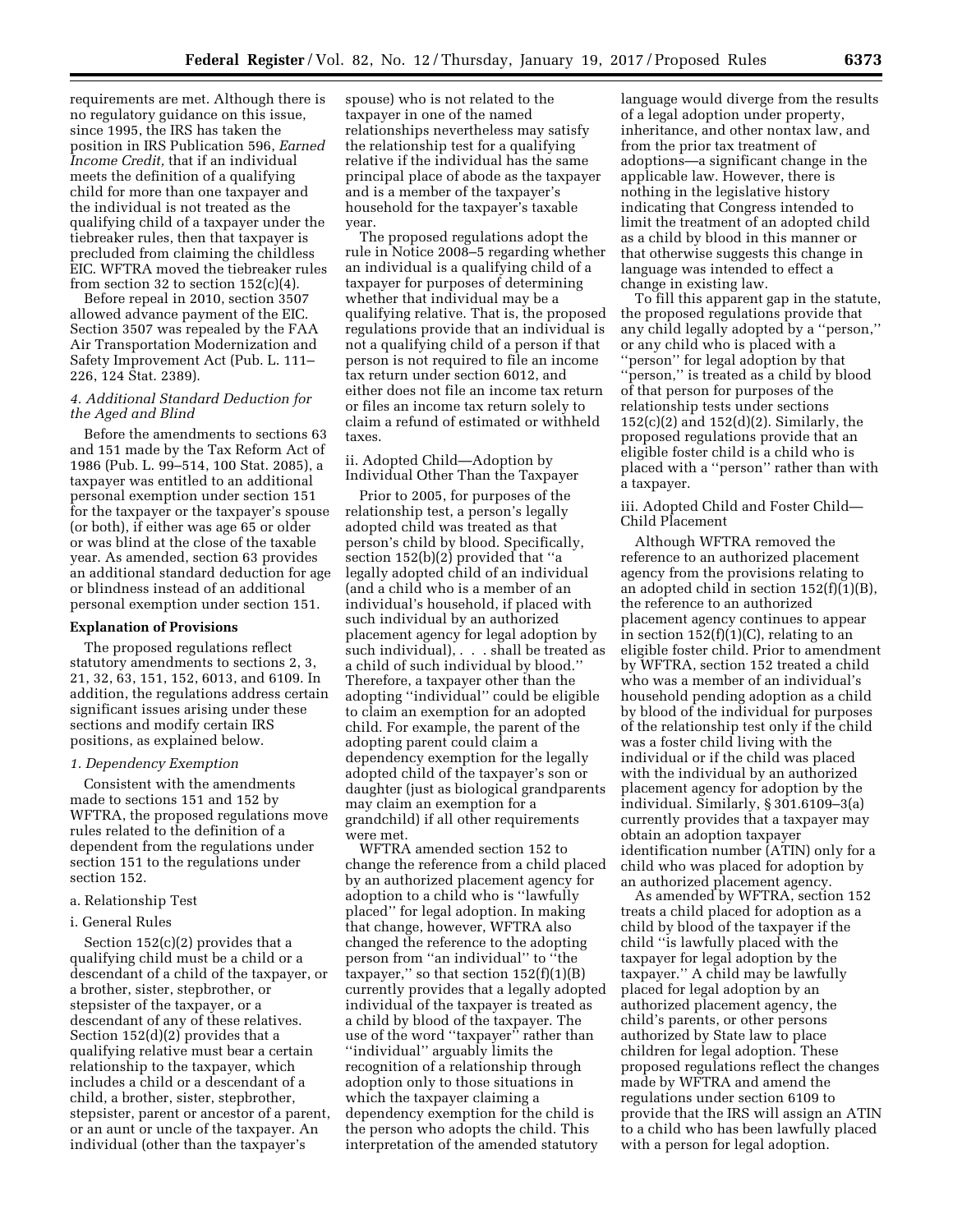Under section  $152(f)(1)(A)(ii)$  and § 1.152–1(b)(1)(iii) of these proposed regulations, the term *child* also includes an eligible foster child of the taxpayer as defined in  $152(f)(1)(C)$ , that is, a child who is placed with the taxpayer by an authorized placement agency or by the judgment, decree, or other order of a court of competent jurisdiction.

iv. Definition of Authorized Placement Agency

The 2000 proposed regulations under § 1.152–2(c)(2) defined an authorized placement agency for purposes of the prior law regarding a child placed for legal adoption. These proposed regulations define an authorized placement agency for purposes of the definition of an eligible foster child and withdraw the 2000 proposed regulations, which defined that term without reference to an Indian Tribal Government (ITG).

These proposed regulations provide that an *authorized placement agency*  may be a State, the District of Columbia, a possession of the United States, a foreign country, an agency or organization authorized by, or a political subdivision of, any of these entities to place children in foster care or for adoption. Under the Indian Child Welfare Act of 1978 (25 U.S.C. chapter 21), ITGs and states perform similar functions for foster care and adoption programs. Thus, the proposed regulations provide that an authorized placement agency also may be an ITG (as defined in section 7701(a)(40)), or an agency or organization authorized by, or a political subdivision of, an ITG that places children in foster care or for adoption.

b. Residency Test—Principal Place of Abode

For purposes of determining whether an individual has the same principal place of abode as the taxpayer in applying the residency test for a qualifying child and the relationship test for a qualifying relative who does not have one of the listed relationships to the taxpayer, the proposed regulations provide that the term *principal place of abode* means a person's main home or dwelling where the person resides. A person's principal place of abode need not be the same physical location throughout the taxable year and may be temporary lodging such as a homeless shelter or relief housing resulting from displacement caused by a natural disaster.

The proposed regulations further provide that a taxpayer and an individual have the same principal place of abode despite a temporary

absence by either person. A person is temporarily absent if, based on the facts and circumstances, the person would have resided with the taxpayer but for the temporary absence and it is reasonable to assume the person will return to reside at the place of abode. Thus, the proposed regulations adopt the ''reasonable to assume'' language from the existing regulations under section 2. The proposed regulations indicate that a nonpermanent failure to occupy the abode by reason of illness, education, business, vacation, military service, institutionalized care for a child who is permanently and totally disabled (as defined in section 22(e)(3)), or incarceration may be treated as a temporary absence due to special circumstances. This definition of temporary absence applies to the residency test for a qualifying child, to the relationship test for a qualifying relative who does not have a listed relationship to the taxpayer, and to the requirements to maintain a household for surviving spouse and head of household.

For purposes of the residency test for a qualifying child, the proposed regulations provide that an individual is treated as having the same principal place of abode as the taxpayer for more than one-half of the taxable year if the individual resides with the taxpayer for at least 183 nights during the taxpayer's taxable year or for at least 184 nights during the taxpayer's taxable year that includes a leap day (residing for more than one-half of the taxable year). The proposed regulations further provide that an individual resides with the taxpayer for a night if the individual sleeps (1) at the taxpayer's residence, or (2) in the company of the taxpayer when the individual does not sleep at the taxpayer's residence (for example, when the parent and the child are on vacation). The regulations provide additional rules for counting nights if a night extends over two taxable years and for taxpayers who work at night.

The proposed regulations provide special rules for determining whether an individual satisfies a residency test if the individual is born or dies during the taxable year, is adopted or placed for adoption, is an eligible foster child, or is a missing child.

#### c. Age Test

The age test for a qualifying child requires that an individual be younger than the taxpayer claiming the individual as a qualifying child, and the individual must not have attained the age of 19 (or age 24 if the individual is a student). The age requirement is

treated as satisfied if the individual is permanently and totally disabled.

For purposes of this age test, the proposed regulations substantially adopt the existing definition of a student. Accordingly, the proposed regulations provide that the term *student* means an individual who, during some part of each of 5 calendar months during the calendar year in which the taxable year of the taxpayer begins, is a full-time student at an educational organization described in section  $170(b)(1)(A)(ii)$  or is pursuing a full-time course of institutional on-farm training under the supervision of an accredited agent of an educational institution or of a State or political subdivision of a State. An *educational organization,* as defined in section  $170(b)(1)(A)(ii)$ , is a school normally maintaining a regular faculty and curriculum and having a regularly enrolled body of students in attendance at the place where its educational activities are regularly carried on.

### d. Support Tests

In determining whether an individual provided more than one-half of the individual's own support (qualifying child support test), or whether a taxpayer provided more than one-half of an individual's support (qualifying relative support test), the proposed regulations compare the amount of support provided by the individual or the taxpayer to the total amount of the individual's support from all sources. In general, the amount of an individual's support from all sources includes support the individual provides and income that is excludable from gross income. The proposed regulations further provide that the amount of an item of support is the amount of expenses paid or incurred to furnish the item of support. If support is furnished in the form of property or a benefit (such as lodging), the amount of that support is the fair market value of the item furnished (Rev. Rul. 58–302 (1958– 1 CB 62)).

The proposed regulations provide that the term *support* includes food, shelter, clothing, medical and dental care, education, and similar items for the benefit of the supported individual. Support does not include Federal, State, and local income taxes, or Social Security and Medicare taxes, of an individual paid from the individual's own income (Rev. Rul. 58–67 (1958–1 CB 62)), funeral expenses (Rev. Rul. 65– 307 (1965–2 CB 40)), life insurance premiums, or scholarships received by a taxpayer's child who is a student as defined in section 152(f)(2).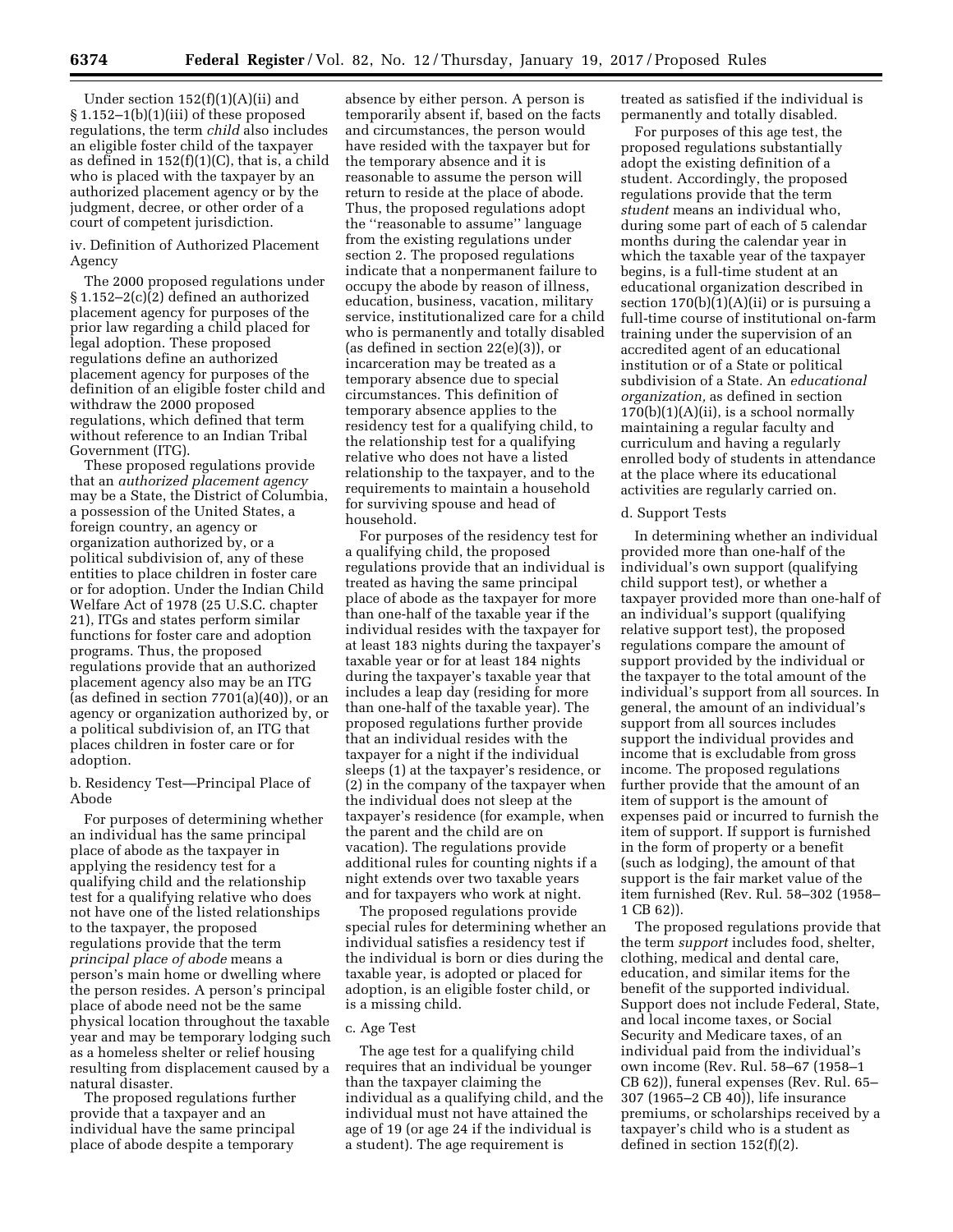The proposed regulations provide that medical insurance premiums are treated as support. These premiums include Part A Basic Medicare premiums, if any, under Title XVIII of the Social Security Act (42 U.S.C. 1395c to 1395i–5), Part B Supplemental Medicare premiums under Title XVIII of the Social Security Act (42 U.S.C. 1395j to 1395w–6), Part C Medicare + Choice Program premiums under Title XVIII of the Social Security Act (42 U.S.C. 1395w–21 to 1395w–29), and Part D Voluntary Prescription Drug Benefit Medicare premiums under Title XVIII of the Social Security Act (42 U.S.C. 1395w–101 to 1395w–154). However, medical insurance proceeds, including benefits received under Medicare Part A, Part B, Part C, and Part D, are not treated as support and are disregarded in determining the amount of the individual's support. Thus, only the premiums paid and the unreimbursed portion of the expenses for the individual's medical care are support. See Rev. Rul. 64–223 (1964–2 CB 50); and Rev. Rul. 70–341 (1970–2 CB 31), revoked in part by Rev. Rul. 79– 173 (1979–1 CB 86) to the extent that it held that Part A Medicare benefits are included as a recipient's contribution to support. In addition, services provided to individuals under the medical and dental care provisions of the Armed Forces Act (10 U.S.C. chapter 55) are not treated as support and are disregarded in determining the amount of the individual's support. Finally, payments from a third party (including a third party's insurance company) for the medical care of an injured individual in satisfaction of a legal claim for the personal injury of the individual are not items of support and are disregarded in determining the amount of the individual's support. See Rev. Rul. 64– 223.

The proposed regulations provide that, in general, governmental payments and subsidies are treated as support provided by a third party. Consistent with previously issued rulings and case law, these payments and subsidies include, for example, Temporary Assistance for Needy Families (TANF) (42 U.S.C. 601–619), low-income housing assistance (42 U.S.C. 1437f), benefits under the Supplemental Nutrition Assistance Program (7 U.S.C. chapter 51), Supplemental Security Income payments (42 U.S.C. 1381– 1383f), foster care maintenance payments, and adoption assistance payments. See H.R. Rep. No. 108–696, at 57 (2004) (Conf. Rep.); *Gulvin* v. *Commissioner,* 644 F.2d 2 (5th Cir. 1981); and Rev. Rul. 74–153 (1974–1 CB 20).

However, unlike the subsidies described in the previous paragraph that generally are based solely on need, old age benefits under section 202(b) of Title II of the Social Security Act (SSA) (42 U.S.C. 402) are based on an individual's earnings and contributions into the Social Security system and thus are treated as support provided by the recipient to the extent the recipient uses the payments for support. See Rev. Rul. 58–419 (1958–2 CB 57), as modified by Rev. Rul. 64–222 (1964–2 CB 47). Similarly, Social Security survivor and disability insurance benefit payments made under section 202(d) of the SSA to the child of a deceased or disabled parent are treated as support provided by the child to the extent those payments are used for the child's support. See Rev. Rul. 57–344 (1957–2 CB 112) and Rev. Rul. 74–543 (1974–2 CB 39).

The proposed regulations provide a special rule for governmental payments used by the recipient or other intended beneficiary to support another individual. The proposed regulations draw a distinction between: (1) Governmental payments (such as Social Security old age benefits, or survivor and disability insurance benefits for a child) made to a recipient that are intended to benefit a particular named individual (whether the recipient, or another intended beneficiary for whom the recipient merely acts as the payee on behalf of that other intended beneficiary); and (2) governmental payments made to a recipient that are intended to support the recipient and other individuals (such as TANF). Although the governmental payments of the former variety are intended to benefit a particular named individual, because money is fungible, the intended beneficiary might use the governmental payments to support another individual. In this situation, the proposed regulations provide that, if the intended beneficiary (whether the recipient or another individual) uses the governmental payments to support another individual, that amount would constitute support of that other individual provided by the intended beneficiary. Similarly, the proposed regulations provide that the use of governmental payments of the latter variety by the recipient to support another individual would constitute support of that other individual provided by the recipient, whereas any part of such a payment used for the support of the recipient would constitute support of the recipient by a third party. For example, if a mother receives TANF and uses the TANF

payments to support her children, the proposed regulations treat the mother as having provided that support. Thus, the IRS will no longer assert the position that it took in *Lutter,* which concerned payments received by a mother under a program that was the predecessor of TANF. The Treasury Department and the IRS are proposing this rule for the administrative convenience of both the IRS and taxpayers to avoid the need to trace the use of such governmental payments, as opposed to the use of other funds of the recipient, for the support of another individual.

The Treasury Department and IRS request comments on whether various payments made pursuant to the Patient Protection And Affordable Care Act (Public Law 111–148, 124 Stat. 119) in the form of a cost-sharing reduction, an advanced payment of the premium tax credit, or as a reimbursement of health insurance premiums in the form of a premium tax credit, when used for the benefit of another individual, are support provided by the recipient of those benefits or support provided by a third party.

## e. Citizenship

Under section 152(b)(3)(A), an individual who is not a citizen or national of the United States is not a dependent unless the individual is a resident of the United States, Canada, or Mexico. Nevertheless, consistent with the exception for certain adopted children in section 152(b)(3)(B), the proposed regulations provide that an adopted child of a taxpayer who is a U.S. citizen or national may qualify as a dependent if, for the taxpayer's taxable year, the child has the same principal place of abode as the taxpayer and is a member of the taxpayer's household, and otherwise qualifies as the taxpayer's dependent.

#### f. Tiebreaker Rules

The proposed regulations change the interpretation in Publication 501 regarding a taxpayer's adjusted gross income on a joint return and provide that, in applying the tiebreaker rules that treat an individual as the qualifying child of the eligible taxpayer with the higher or highest adjusted gross income, the adjusted gross income of a taxpayer who files a joint tax return is the total adjusted gross income shown on the return. The prior interpretation is changed to be consistent with other Code sections that require the filing of a joint return to claim a benefit and therefore calculate income based on the entire amount shown on the joint return. For example, the earned income credit under section 32 calculates the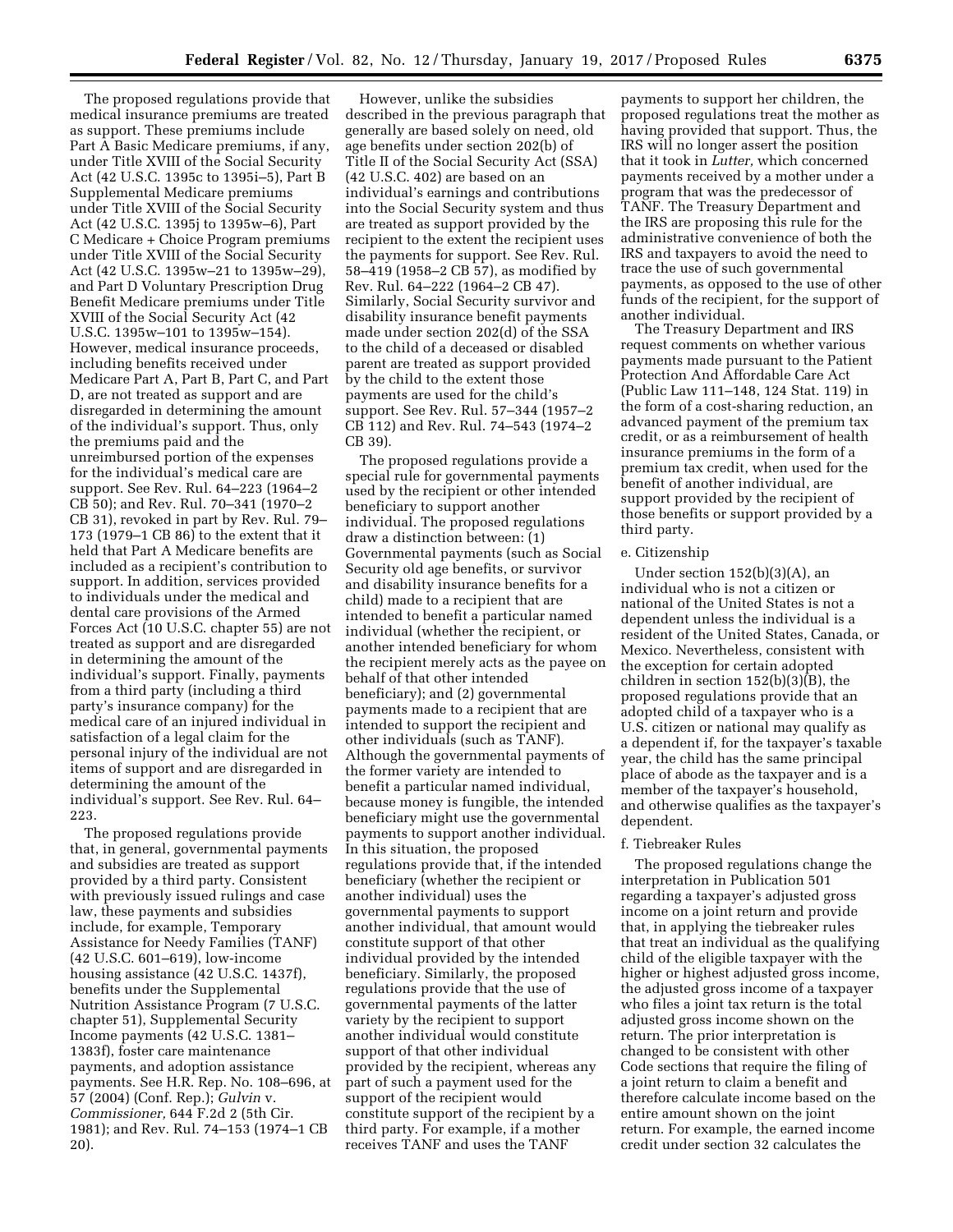earned income amount based on the entire amount shown on the joint return. This joint return rule also is relevant for determining whether section 152(c)(4)(C) applies. Under that provision, if an eligible parent does not claim an individual as a qualifying child, another eligible taxpayer may claim the individual as a qualifying child only if that taxpayer's adjusted gross income is higher than the adjusted gross income of any eligible parent.

The proposed regulations also expand the tiebreaker rule in section  $152(c)(4)(C)$  to address the situation in which an eligible parent does not claim an individual as a qualifying child and two or more taxpayers, none of whom is a parent, are eligible to claim the individual as a qualifying child and each has adjusted gross income higher than any eligible parent. In this situation, the proposed regulations provide that the individual is treated as the qualifying child of the eligible taxpayer with the highest adjusted gross income.

g. Child of Parents Who Are Divorced, Separated, or Living Apart

Section 152(e) provides, in general, that a child is treated as the qualifying child or qualifying relative of a noncustodial parent for a calendar year if, among other things, the custodial parent provides to the noncustodial parent a written declaration that the custodial parent will not claim the child as a dependent for any taxable year beginning in that calendar year. Under section 152(e)(2)(B), the noncustodial parent must attach the written declaration to his or her return.

The proposed regulations provide that the noncustodial parent must attach a copy of the written declaration to an original or amended return. A taxpayer may submit a copy of the written declaration to the IRS during an examination of that parent's return. However, to provide certainty for both taxpayers and the IRS, the proposed regulations provide that a copy of a written declaration attached to an amended return or provided during an examination will not meet the requirements of section 152(e) and § 1.152–5(e) if the custodial parent signed the written declaration after the custodial parent filed a return claiming a dependency exemption for the child for the year at issue, and the custodial parent has not filed an amended return to remove that claim to a dependency exemption. The proposed regulations provide similar rules for a parent revoking a written declaration.

h. Filing a Return Solely To Obtain a Refund of Taxes

Individuals who file an income tax return solely to obtain a refund of estimated or withheld taxes are subject to special rules under various provisions of section 152. Section  $152(c)(1)(E)$  provides that, for an individual to be a qualifying child of a taxpayer, the individual cannot have filed a joint return ''other than only for a claim of refund.'' Section 152(b)(2) provides that, for an individual to be a dependent of a taxpayer, the individual cannot have filed a joint return with the individual's spouse. However, the WFTRA conference report states that ''[t]his restriction does not apply if the return was filed solely to obtain a refund and no tax liability would exist for either spouse if they filed separate returns.'' Section 152(d)(1)(D) provides that, to be a qualifying relative, an individual may not be the qualifying child of the taxpayer or of any other taxpayer. Notice 2008–5 concludes that an individual is not the qualifying child of ''any other taxpayer,'' within the meaning of section 152(d)(1)(D), if the person who could have claimed the individual as a qualifying child does not have a filing obligation and either does not file a return or files a return solely to obtain a refund of withheld taxes.

The proposed regulations provide a similar exception to the rule in section 152(b)(1) that a taxpayer cannot have a dependent if the taxpayer himself or herself is a dependent of another taxpayer. Specifically, the proposed regulations provide that an individual is not a dependent of a person if that person is not required to file an income tax return under section 6012 and either does not file an income tax return or files an income tax return solely to claim a refund of estimated or withheld taxes.

# *2. Surviving Spouse, Head of Household, and Conforming Changes*

The proposed regulations amend the regulations under section 2 regarding the definition of surviving spouse and the definition of head of household to conform to the amendments made by WFTRA. To reflect the amendments made by the Tax Reform Act of 1969, the proposed regulations remove from the regulations under sections 2, 3, and 6013 references to the return of a surviving spouse being treated as a joint return. The proposed regulations also revise and move from the regulations under section 21 to the regulations under section 2 the definition of maintaining a household, in part, to conform to the amendments to section

21 made by WFTRA, which removed the requirement that a taxpayer maintain a household to claim the credit under section 21.

### a. Surviving Spouse

From the time of the 1969 amendment until the enactment of WFTRA, section 2(a)(1)(B) provided that a taxpayer who is a surviving spouse described in section  $2(a)(1)(A)$  may file as a surviving spouse (and thus may use the tax rates of joint filers) only if the taxpayer ''maintains as his home a household which constitutes for the taxable year the principal place of abode (as a member of such household) of a dependent (i) who (within the meaning of section 152) is a son, stepson, daughter, or stepdaughter of the taxpayer, and (ii) with respect to whom the taxpayer is entitled to a deduction for the taxable year under section 151.'' Thus, the member of the taxpayer's household had to be a son or daughter or stepson or stepdaughter for whom the taxpayer was entitled to a dependency deduction.

WFTRA amended section 2(a), as well as certain other sections such as section 42 relating to the low-income housing credit and section 125 relating to cafeteria plans, to provide that the reference to section 152 applies ''without regard to subsections (b)(1),  $(b)(2)$ , and  $(d)(1)(B)$ ." These three subsections, respectively: (1) Deny a dependency exemption to a dependent, (2) deny a dependency exemption for a person filing a joint return with his or her spouse, and (3) require the gross income of a qualifying relative to be less than the amount of the dependency exemption. Thus, the language inserted by the WFTRA technical amendment to section 2(a) was intended to broaden the class of individuals whose members could qualify a taxpayer as a surviving spouse for purposes of section 2. See also Staff of Joint Comm. on Taxation, 108th Cong., *General Explanation of Tax Legislation Enacted in the 108th Congress* 130 (Comm. Print 2005) (''technical and conforming amendments . . . provide that an individual may qualify as a dependent for certain purposes . . . without regard to whether the individual has gross income . . . or is married and files a joint return.'')

However, in amending section 2(a) for this purpose, WFTRA inserted the direction to exclude the three referenced provisions after the reference to section 152 in section  $2(a)(1)(B)(i)$ . Thus, this section currently provides, ''(i) who (within the meaning of section 152, determined without regard to subsections  $(b)(1)$ ,  $(b)(2)$ , and  $(d)(1)(B)$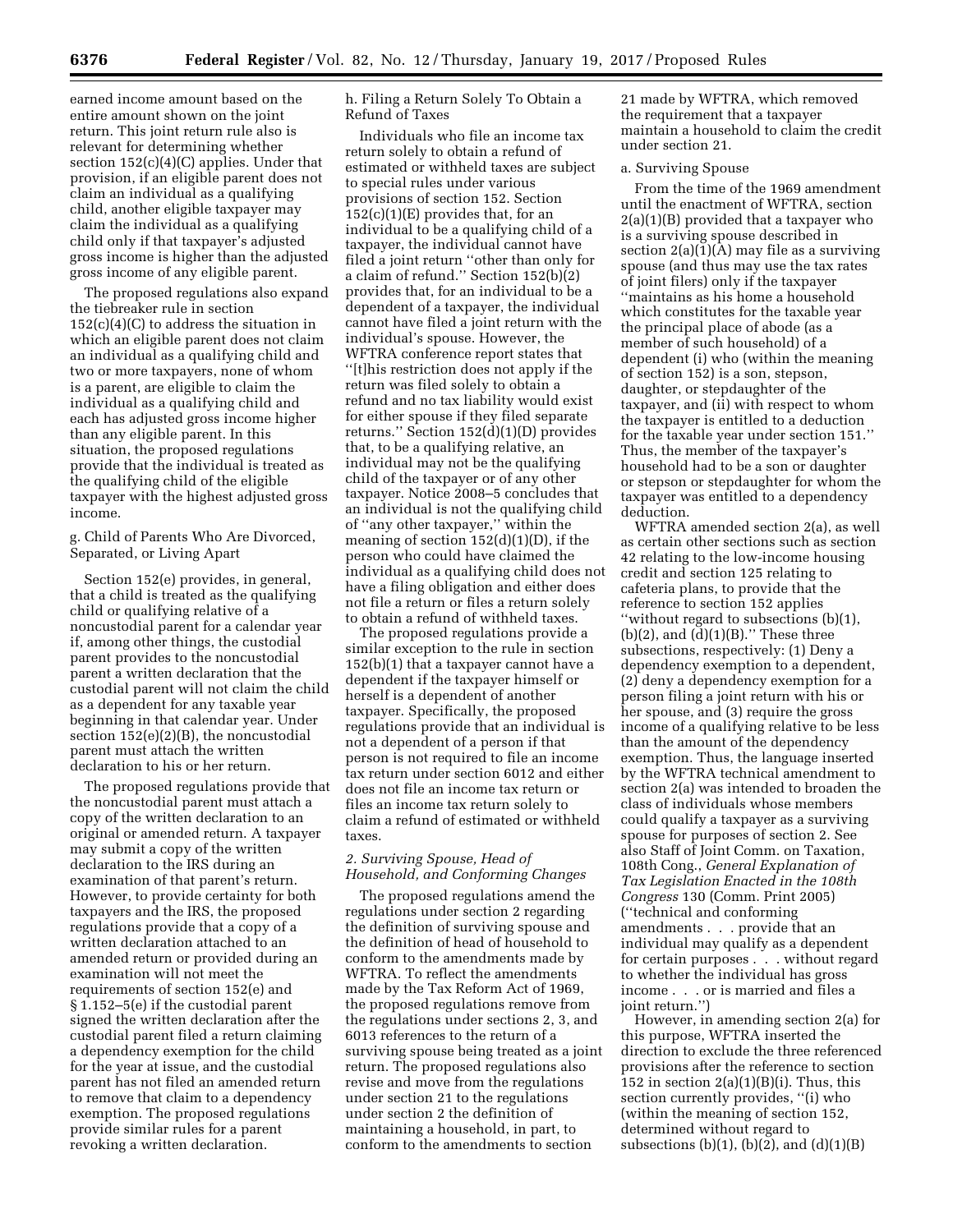thereof) is a son, stepson, daughter, or stepdaughter of the taxpayer.'' Because section  $2(a)(1)(B)(ii)$  continues to require that the taxpayer be entitled to a deduction under section 151 for the dependent (a requirement that could not be met if any of these three sections applied), read literally, section  $2(a)(1)(B)(ii)$  would override the intent of the statutory change in section  $2(a)(1)(B)(i)$ , thus preventing the WFTRA amendment from effecting any change in the statute. Therefore, to give effect to the statutory amendment, the proposed regulations construe the language added by WFTRA instead to modify the section 152 requirements that apply in determining whether the taxpayer is entitled to the dependency exemption under section 151 for purposes of section 2(a)(1)(B)(ii). Accordingly, the proposed regulations provide that an individual is a dependent for purposes of section 2(a) if the taxpayer may claim a deduction under section 151 for the individual without applying sections 152(b)(1),  $(b)(2)$ , and  $(d)(1)(B)$ .

## b. Head of Household

The proposed regulations under section 2(b) update and simplify the existing regulations defining head of household. Consistent with the statutory amendments to the definition of a dependent, the proposed regulations provide rules on qualifying as a head of household by maintaining a household that is the principal place of abode of a qualifying child or a dependent. The proposed regulations on head of household apply the rules in the proposed regulations under section 152 for determining principal place of abode, including whether an absence is temporary.

### c. Maintaining a Household

The proposed regulations provide that a taxpayer maintains a household only if the taxpayer pays more than one-half of the cost related to operating the household for the relevant period. Expenses related to operating the household include property taxes, mortgage interest, rent, utility charges, upkeep and repairs, property insurance, and food consumed on the premises. A taxpayer may treat a home's fair market rental value as a cost of maintaining a household (instead of the sum of payments for mortgage interest, property taxes, and insurance). The proposed regulations provide rules that, in certain circumstances, prorate on a monthly basis the annual cost of maintaining a household when a qualifying child or dependent resides in the household for less than the entire taxable year. The

proposed regulations also, in certain circumstances, recognize the creation of a new household during a year and treat shared living quarters as separate households.

### *3. Tax Tables for Individuals*

The proposed regulations remove from the regulations under section 3 references to the return of a surviving spouse being treated as a joint return to conform to the amendments made by the Tax Reform Act of 1969. The proposed regulations also update the regulations under section 3 to reflect current law.

## *4. Earned Income Credit*

The proposed regulations conform the regulations under section 32 to amendments made to section 32 by WFTRA. Consistent with the 2010 repeal of section 3507 by the FAA Air Transportation Modernization and Safety Improvement Act, the proposed regulations delete the paragraphs of the regulations under section 32 discussing advance payment of the earned income credit.

In addition, the proposed regulations reflect a change in the IRS's position on the interaction of sections  $152(c)(4)$  and 32. Specifically, the proposed regulations provide that, if an individual meets the definition of a qualifying child under section 152(c)(1) for more than one taxpayer and the individual is not treated as the qualifying child of one such taxpayer under the tiebreaker rules of section 152(c)(4), then the individual also is not treated as a qualifying child of that taxpayer for purposes of section  $32(c)(1)(A)$ . Thus, that taxpayer may be an eligible individual under section  $32(c)(1)(A)(ii)$  and may claim the childless EIC if he or she meets the other requirements of that section. The Treasury Department and the IRS have concluded that this change in position is consistent with the language and purpose of section 32 and will be less confusing to taxpayers and easier for the IRS to administer.

The problems with the current rule may be illustrated by the following example. Two sisters (B and C) live together and each of them is a lowincome taxpayer. Neither has a child and each may claim the childless EIC under section 32(c)(1)(A)(ii). Later, B has a child, and B's child meets the definition of a qualifying child under section  $152(c)(1)$  for both B and C. The child is treated as the qualifying child of B under the tiebreaker rules of section 152(c)(4), and B may claim the EIC as an eligible individual with a qualifying child under section 32(c)(1)(A)(i). Under

the current rule, C would not be allowed to claim the childless EIC under section 32(c)(1)(A)(ii). The Treasury Department and the IRS have determined that allowing C to continue to claim the childless EIC after the child is born is equitable and consistent with the purpose of section 32 to assist working, low-income taxpayers. Accordingly, the proposed regulations provide that, if an individual is not treated as a qualifying child of a taxpayer after applying the tiebreaker rules of section 152(c)(4), then the individual will not prevent that taxpayer from qualifying for the childless EIC.

### *5. Additional Standard Deduction for the Aged and Blind*

The proposed regulations remove the provisions on additional exemptions for age and blindness from the regulations under section 151 and add regulations under section 63 on the additional standard deduction for the aged and the blind to reflect the changes made by the Tax Reform Act of 1986. The proposed regulations amend the regulations under section 63 to remove a cross reference to now-repealed statutory provisions relating to a charitable deduction for taxpayers who do not itemize. To limit impediments to electronic filing, the proposed regulations also delete the requirement that a taxpayer claiming a tax benefit for blindness must attach a certificate or statement to the taxpayer's tax return. Instead, a taxpayer must maintain the certificate or statement in the taxpayer's records.

## **Applicability Date**

These regulations are proposed to apply to taxable years beginning after the date the regulations are published as final regulations in the **Federal Register**. Pending the issuance of the final regulations, taxpayers may choose to apply these proposed regulations in any open taxable years.

#### **Effect on Other Documents**

When finalized, the proposed regulations will obsolete Rev. Rul. 57– 344, Rev. Rul. 58–67, Rev. Rul. 58–302, Rev. Rul. 64–223, Rev. Rul. 65–307, Rev. Rul. 70–341, Rev. Rul. 74–153, Rev. Rul. 74–543, Rev. Rul. 79–173, Rev. Rul. 84– 89, Notice 2006–86, and Notice 2008–5.

#### **Special Analyses**

Certain IRS regulations, including these, are exempt from the requirements of Executive Order 12866, as supplemented and reaffirmed by Executive Order 13563. Therefore, a regulatory impact assessment is not required. The regulations affect individuals and do not impose a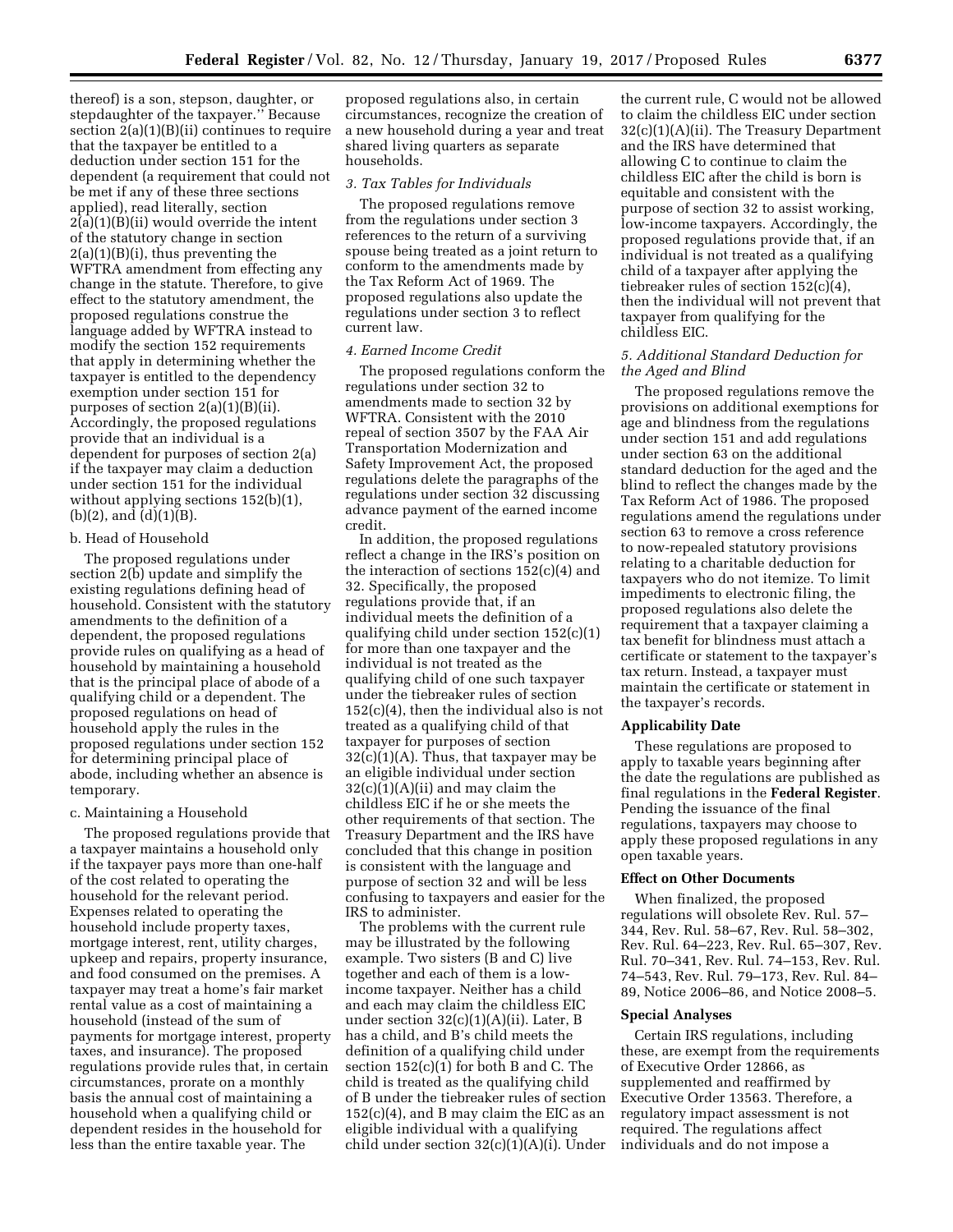collection of information on small entities, therefore the Regulatory Flexibility Act (5 U.S.C. chapter 6) does not apply. Pursuant to section 7805(f) of the Code, this notice of proposed rulemaking will be submitted to the Chief Counsel for Advocacy of the Small Business Administration for comment on its impact on small business.

## **Statement of Availability of IRS Documents**

IRS revenue procedures, revenue rulings, notices and other guidance cited in this preamble are published in the Internal Revenue Bulletin (or Cumulative Bulletin) and are available from the Superintendent of Documents, U.S. Government Publishing Office, Washington, DC 20402, or by visiting the IRS Web site at *[http://www.irs.gov.](http://www.irs.gov)* 

### **Comments and Requests for a Public Hearing**

Before these proposed regulations are adopted as final regulations, consideration will be given to any comments that are submitted timely to the IRS, as prescribed in this preamble under the ''Addresses'' heading. The IRS and Treasury Department request comments on all aspects of the proposed rules. All comments will be available at *[www.regulations.gov](http://www.regulations.gov)* or upon request. A public hearing will be scheduled if requested in writing by any person that timely submits written comments. If a public hearing is scheduled, notice of the date, time, and place for the hearing will be published in the **Federal Register**.

### **Drafting Information**

The principal authors of these proposed regulations are Christina M. Glendening and Victoria J. Driscoll of the Office of Associate Chief Counsel (Income Tax and Accounting). However, other personnel from the Treasury Department and the IRS participated in the development of the regulations.

## **List of Subjects**

*26 CFR Part 1* 

Income taxes, Reporting and recordkeeping requirements.

#### *26 CFR Part 301*

Employment taxes, Estate taxes, Excise taxes, Gift taxes, Income taxes, Penalties, Reporting and recordkeeping requirements.

## **Withdrawal of Notice of Proposed Rulemaking**

Accordingly, under authority of 26 U.S.C. 7805, the notice of proposed rulemaking (REG–107279–00) that was published in the **Federal Register** on

November 30, 2000 (65 FR 71277), is withdrawn.

## **Proposed Amendments to the Regulations**

Accordingly, 26 CFR parts 1 and 301 are proposed to be amended as follows:

### **PART 1—INCOME TAXES**

■ **Paragraph 1.** The authority citation for part 1 continues to read, in part, as follows:

**Authority:** 26 U.S.C. 7805 \* \* \*

■ **Par. 2.** Section 1.2–1 is revised to read as follows:

#### **§ 1.2–1 Returns of surviving spouse and head of household.**

(a) *In general.* Tax is determined under section 1(a) for a return of a surviving spouse, as defined in section 2(a) and § 1.2–2(a). Tax is determined under section 1(b) for a return of a head of household, as defined in section 2(b) and § 1.2–2(b).

(b) *Death of a spouse.* If married taxpayers have different taxable years solely because of the death of either spouse, the taxable year of the deceased spouse is deemed to end on the last day of the surviving spouse's taxable year for purposes of determining their eligibility to file a joint return for that year. For rules relating to filing a joint return in the year a spouse dies, see section 6013 and the related regulations.

(c) *Tax tables.* For rules on the use of the tax tables that apply to individuals, see section 3 and the related regulations.

(d) *Change in rates.* For the treatment of taxable years during which a change in the tax rates occurs, see section 15.

(e) *Applicability date.* This section applies to taxable years beginning after the date these regulations are published as final regulations in the **Federal Register**.

■ **Par. 3.** Section 1.2–2 is revised to read as follows:

### **§ 1.2–2 Definitions and special rules.**

(a) *Surviving spouse*—(1) *In general.* If a taxpayer is eligible to file a joint return under section 6013 (without applying section 6013(a)(3)) for the taxable year in which the taxpayer's spouse dies, the taxpayer qualifies as a surviving spouse for each of the two taxable years immediately following the year of the spouse's death if the taxpayer—

(i) Has not remarried before the close of the taxable year; and

(ii) Maintains as the taxpayer's home a household that is for the taxable year the principal place of abode of a son or daughter (including by adoption), stepson, or stepdaughter who is a member of the taxpayer's household and who is a dependent of the taxpayer within the meaning of paragraph (a)(2) of this section.

(2) *Dependent.* An individual is a dependent of a taxpayer for purposes of this paragraph (a) if the taxpayer may claim a deduction under section 151 for the individual, without applying sections 152(b)(1), (b)(2), and (d)(1)(B).

(b) *Head of household*—(1) *In general.*  A taxpayer qualifies as a head of household if the taxpayer is not married at the end of the taxable year, is not a surviving spouse, as defined in paragraph (a) of this section, and either—

(i) Maintains as the taxpayer's home a household that is for more than onehalf of the taxable year the principal place of abode of a qualifying child or dependent of the taxpayer, within the meaning of paragraph (b)(2) of this section, who is a member of the taxpayer's household during that period; or

(ii) Maintains a household, whether or not the taxpayer's home, that is for the taxable year the principal place of abode of a parent of the taxpayer, within the meaning of paragraph (b)(3) of this section.

(2) *Qualifying child or dependent*—(i) *Qualifying child.* An individual is a qualifying child for purposes of this paragraph (b) if the individual is a qualifying child of the taxpayer as defined in section 152(c) and the related regulations, determined without applying section 152(e). However, if the individual is married at the end of the taxpayer's taxable year, the individual is not a qualifying child for purposes of this section if the individual is not the taxpayer's dependent because of the limitations of section 152(b)(2) (relating to an individual filing a joint return with his or her spouse) or 152(b)(3) (relating to individuals who are citizens or nationals of other countries).

(ii) *Dependent.* An individual is a dependent for purposes of this paragraph (b) if the individual is the taxpayer's dependent, within the meaning of section 152 without applying sections 152(d)(2)(H) (relating to an individual qualifying as a member of the household) and 152(d)(3) (relating to the special rule for multiple support agreements) for whom the taxpayer may claim a deduction under section 151.

(3) *Parent.* An individual is a parent of the taxpayer for purposes of this paragraph (b) if the individual is the taxpayer's father or mother, including a father or mother who legally adopted the taxpayer, and is the taxpayer's dependent within the meaning of section 152 without applying section 152(d)(3), relating to the special rule for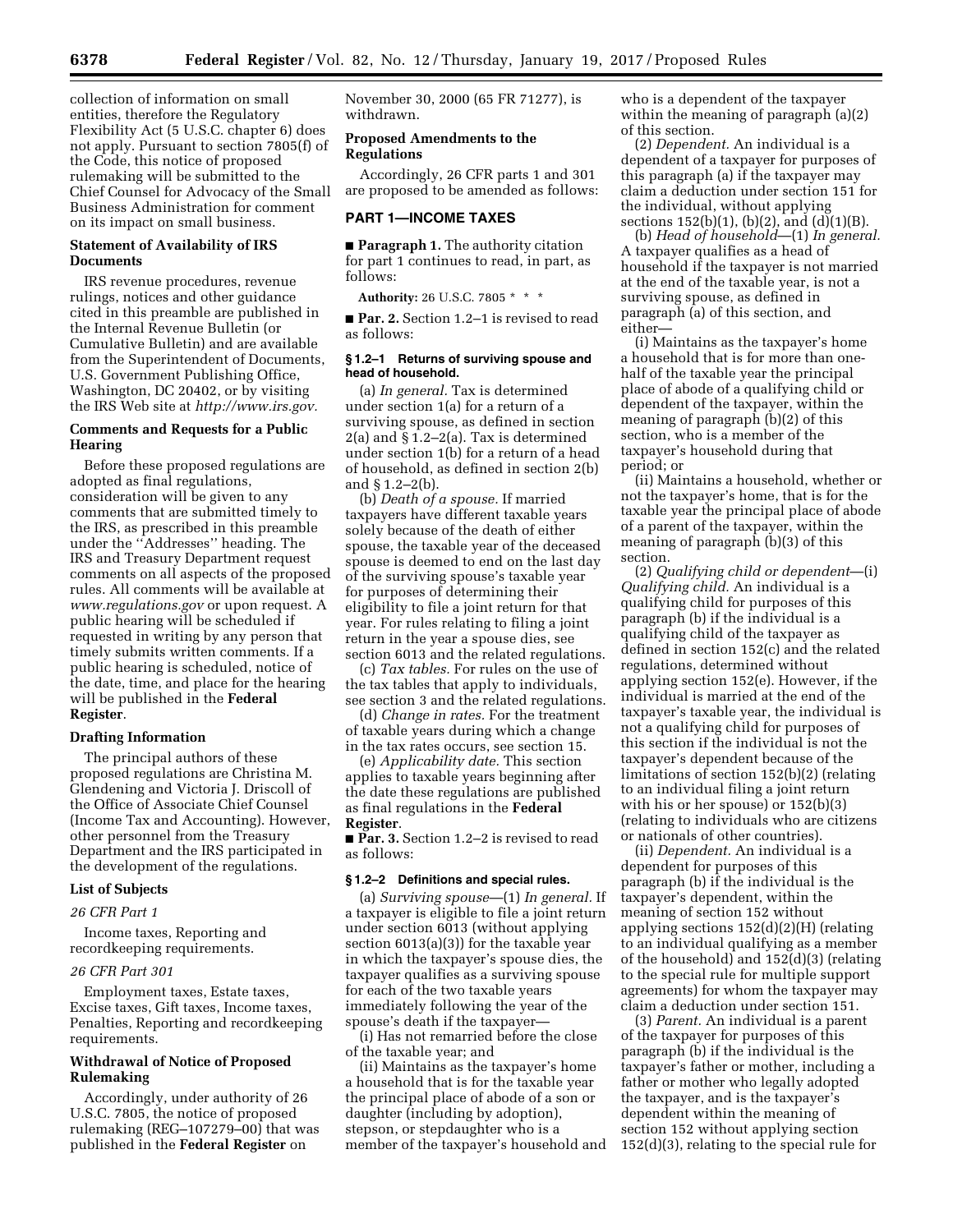multiple support agreements, for whom the taxpayer may claim a deduction under section 151.

(4) *Limitation.* An individual may qualify only one taxpayer as a head of household for taxable years beginning in the same calendar year.

(5) *Marital status.* For purposes of this paragraph (b), the marital status of a taxpayer is determined at the end of the taxpayer's taxable year. A taxpayer is considered not married if the taxpayer is legally separated from the taxpayer's spouse under a decree of divorce or separate maintenance, if at any time during the taxable year the taxpayer's spouse is a nonresident alien, or if the provisions of section 7703(b) are satisfied. A taxpayer is considered married if the taxpayer's spouse, other than a spouse who is a nonresident alien, dies during the taxable year.

(6) *Nonresident alien.* A taxpayer does not qualify as a head of household if the taxpayer is a nonresident alien, as defined in section 7701(b)(1)(B), at any time during the taxable year.

(c) *Member of the household.* An individual is a member of a taxpayer's household if the individual and the taxpayer reside in the same living quarters and the taxpayer maintains the household, in part, for the benefit of the individual. An individual is a member of a taxpayer's household despite a temporary absence due to special circumstances. An individual is not treated as a member of the taxpayer's household if, at any time during the taxable year of the taxpayer, the relationship between the individual and the taxpayer violates local law. See  $§ 1.152-4(c)(2)$  for rules relating to temporary absences.

(d) *Maintaining a household*—(1) *In general.* A taxpayer maintains a household only if during the taxable year the taxpayer pays more than onehalf of the cost of operating the household for the mutual benefit of the residents. These expenses include property taxes, mortgage interest, rent, utility charges, upkeep and repairs, property insurance, and food consumed on the premises. A taxpayer may treat a home's fair market rental value as a cost of maintaining a household, instead of the sum of payments for property taxes, mortgage interest, and property insurance. Expenses of maintaining a household do not include—

(i) The cost of clothing, education, medical treatment, vacations, life insurance, and transportation;

(ii) The value of services performed in the household by the taxpayer or any other person qualifying the taxpayer as a head of household or as a surviving spouse; or

(iii) An expense paid or reimbursed by any other person.

(2) *Proration of costs.* In determining whether a taxpayer pays more than onehalf of the cost of maintaining a household that is the principal place of abode of a qualifying child or dependent for less than a taxable year, the cost for the entire taxable year is prorated on the basis of the number of calendar months the qualifying child or dependent resides in the household. A period of less than a calendar month is treated as a full calendar month. Thus, for example, if the cost of maintaining a household for a taxable year is \$30,000, and a taxpayer shares a principal place of abode with a qualifying child or dependent from May 20 to December 31, the taxpayer must furnish more than \$10,000 ( $8/12$  of \$30,000  $\times$  50 percent) in maintaining the household from May 1 to December 31 to satisfy the requirements of this paragraph (d).

(3) *New household.* If a new household is established during the taxpayer's taxable year (for example, if spouses separate and one moves out of the family home with the child), the cost of maintaining the new household for the year is the cost of maintaining that household beginning with the date the new household is established. If one spouse and the child remain in the family home and the other parent moves out of the home, the cost of maintaining the household for the year is the cost of maintaining the household beginning with the date the other spouse moves out.

(4) *Birth, death, adoption, or placement.* If an individual is a member of a household for less than a taxable year as a result of the individual's birth, death, adoption, or placement with a taxpayer for adoption or in foster care during that year, the requirement that the individual be a member of the household for more than one-half of the taxable year is satisfied if the individual is a member of the household for more than one-half of the period after the individual's birth, adoption, or placement for adoption or in foster care or before the individual's death.

(5) *Shared residence*—(i) *In general.* If two or more taxpayers not filing a joint return reside in the same living quarters, each taxpayer may be treated as maintaining a separate household if each provides more than one-half of the cost of maintaining the separate household. For this purpose, two households in the same living quarters are not considered separate households if any individual in one household is the spouse of any individual in the other household, or if any individual in one household may claim, or would

have priority under the tiebreaker rules in section  $152(c)(4)$  to claim, any individual in the other household as a dependent.

(ii) *Examples.* The following examples illustrate the rules in this paragraph (d)(5). In each example, assume that if a taxpayer may be treated as residing in a separate household, that taxpayer provides more than one-half of the cost of maintaining that household.

*Example 1.* Two sisters and their respective children reside in the same living quarters. Neither sister may claim the other sister as a dependent. Each sister pays more than one-half of the expenses for herself and her children, and each sister claims each of her own children as a dependent. Because neither sister may claim the other sister as a dependent, and because neither sister would have priority to claim any of the other sister's children as a qualifying child under the tiebreaker rules of section 152(c)(4), each sister is treated as maintaining a separate household.

*Example 2.* A and B, an unmarried couple, have two children together (C1 and C2) and all four individuals live in the same living quarters for the entire tax year. Both A and B contribute to paying the expenses of the couple and the two children. A has higher adjusted gross income than B. Each parent files a tax return. Under the tiebreaker rules in section 152(c)(4), the parent with the higher adjusted gross income (in this case, A) would have priority to claim each child as a qualifying child if both claimed the child. As a result, B may not be treated as maintaining a separate household with either child or both children. Therefore, if B may be claimed as A's dependent, then all four individuals are members of the same household. However, if B may not be claimed as A's dependent, B may be treated as maintaining a separate household consisting solely of B, even if B claims one of the children as a dependent on B's return.

*Example 3.* The facts are the same as in *Example 2* of this paragraph (d)(5)(ii) except that A and B do not have any children together; C1 is the child of A and C2 is the child of B. Neither A nor B may claim the other as a dependent, and each parent pays more than one-half of the expenses for himself or herself and his or her child. Because neither A nor B may claim the other adult or the other adult's child as a dependent, each adult is treated as maintaining a separate household.

*Example 4.* Grandparent, Parent, and Child live together and Child meets the definition of a qualifying child for both Parent and Grandparent. Both Parent and Grandparent pay their respective expenses, and both contribute to paying Child's expenses. Neither Parent nor Grandparent may claim the other as a dependent. Under the tiebreaker rules of section 152(c)(4), Parent would have priority over Grandparent to claim Child as a qualifying child. Therefore, Grandparent may not be treated as maintaining a household for Grandparent and Child separate from the household of Parent. However, Parent may be treated as maintaining a household for Parent and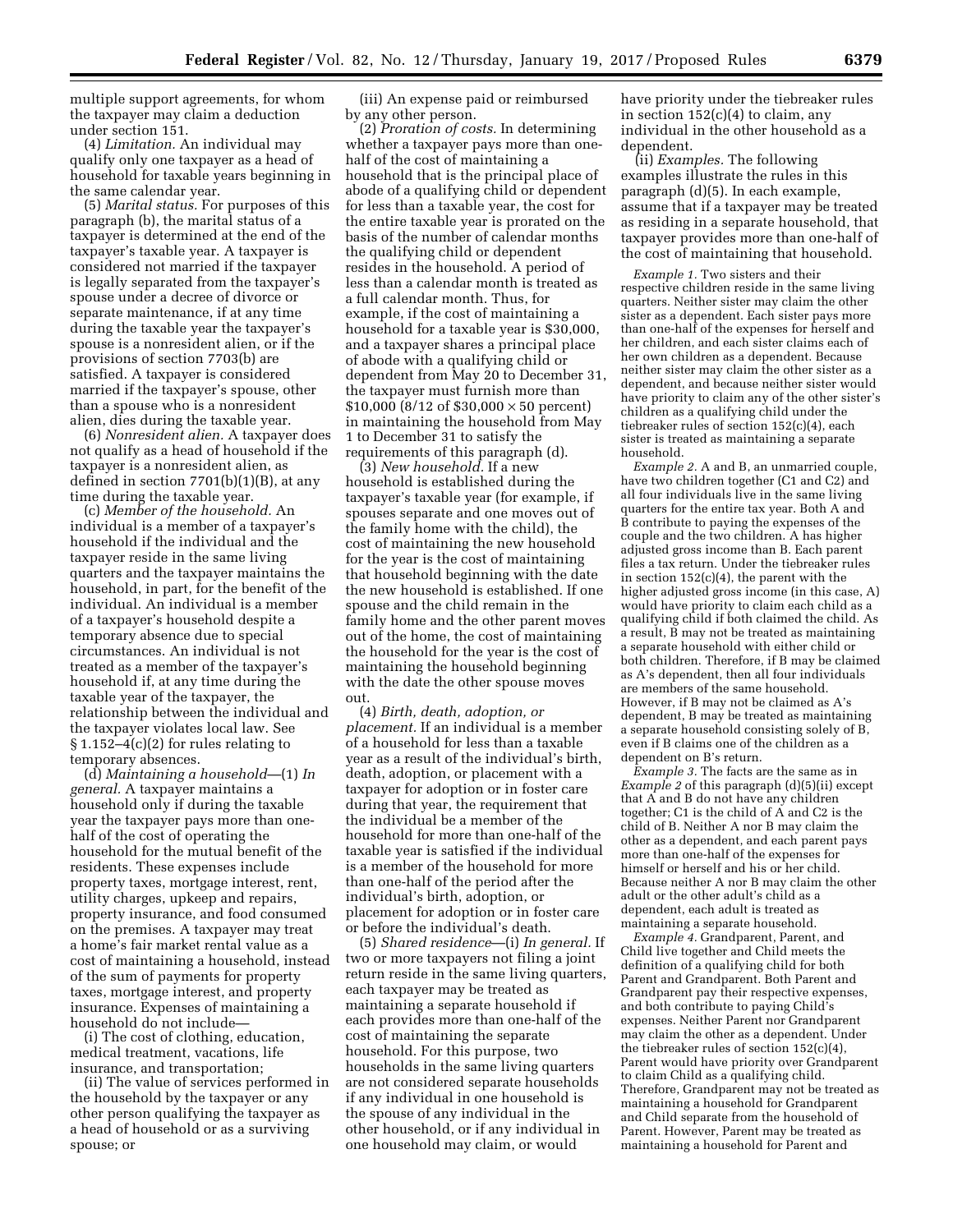Child separate from the household of Grandparent.

(e) *Special rules for maintaining a household*—(1) *Principal place of abode.* For purposes of this section, the term *principal place of abode* has the same meaning as in section 152 and § 1.152–4(c).

(2) *Part-year residence.* If, during the taxable year, an individual who may qualify a taxpayer as head of household is born or dies, is adopted or lawfully placed for adoption with the taxpayer, is an eligible foster child, or is a missing child, whether the taxpayer maintained a household that is the principal place of abode of the individual for the required period is determined under  $\S 1.152 - 4(d)$  and (e).

(3) *Change of location.* A taxpayer may maintain a household even though the physical location of the household changes.

(f) *Certain married individuals living apart.* An individual who is considered not married under section 7703(b) also is considered not married for all purposes of part I of subchapter A of chapter 1 of the Code.

(g) *Applicability date.* This section applies to taxable years beginning after the date these regulations are published as final regulations in the **Federal Register**.

■ **Par. 4.** Section 1.3–1 is revised to read as follows:

### **§ 1.3–1 Tax tables for individuals.**

(a) *In general.* Except as otherwise provided in paragraph (b) of this section, in lieu of the tax imposed by section 1, an individual who does not itemize deductions for the taxable year and whose taxable income for the taxable year does not exceed the ceiling amount as defined in paragraph (c) of this section, must determine his or her tax liability under the prescribed tax tables in tax forms and publications of the Internal Revenue Service. The individual must use the appropriate tax rate category under the tax tables. The tax imposed under section 3 and this section shall be treated as tax imposed by section 1.

(b) *Exceptions.* Section 3 and this section do not apply to (1) an individual making a return for a period of fewer than 12 months as a result of a change in annual accounting period, or (2) an estate or trust.

(c) *Ceiling amount defined.* The ceiling amount means the highest amount of taxable income for which a tax amount is determined in the tax tables for the tax rate category in which the taxpayer falls.

(d) *Special rule for surviving spouse.*  A taxpayer filing as a surviving spouse uses the same tax rate category as a taxpayer filing a joint return.

(e) *Applicability date.* This section applies to taxable years beginning after the date these regulations are published as final regulations in the **Federal Register**.

■ **Par. 5.** Section 1.21–1 is amended by revising paragraph (a)(1), removing paragraph (h), redesignating paragraphs  $(i)$ ,  $(k)$ , and  $(l)$  as paragraphs  $(h)$ ,  $(i)$ , and (k), and revising newly redesignated paragraph (k) to read as follows:

#### **§ 1.21–1 Expenses for household and dependent care services necessary for gainful employment.**

(a) *In general.* (1) Section 21 allows a credit to a taxpayer against the tax imposed by chapter 1 for employmentrelated expenses for household services and care (as defined in paragraph (d) of this section) of a qualifying individual (as defined in paragraph (b) of this section). The purpose of the expenses must be to enable the taxpayer to be gainfully employed (as defined in paragraph (c) of this section). For taxable years beginning after December 31, 2004, a qualifying individual must have the same principal place of abode (as defined by paragraph (g) of this section) as the taxpayer for more than one-half of the taxable year.

\* \* \* \* \* (k) *Applicability date*—(1) *In general.*  Except as provide in paragraph (k)(2) of this section, this section and §§ 1.21–2 through 1.21–4 apply to taxable years ending after August 14, 2007.

(2) *Exception.* Paragraph (a)(1) of this section applies to taxable years beginning after the date these regulations are published as final regulations in the **Federal Register**. ■ **Par. 6.** Section 1.32–2 is amended by revising the section heading, adding paragraph (c)(3), and revising paragraph (e) to read as follows:

# **§ 1.32–2 Earned income credit.**

\* \* \* \* \* (c) \* \* \*

(3) *Qualifying child*—(i) *In general.*  For purposes of this section, a qualifying child of the taxpayer is a qualifying child as defined in section 152(c), determined without applying sections 152(c)(1)(D) and 152(e).

(ii) *Application of tie-breaker rules.*  For purposes of determining whether a taxpayer is an eligible individual under section  $32(c)(1)(A)$ , if an individual meets the definition of a qualifying child under paragraph (c)(3)(i) of this section for more than one taxpayer and the individual is treated as the qualifying child of a taxpayer under the tiebreaker rules of section 152(c)(4) and

the related regulations, then that taxpayer may be an eligible individual under section  $32(c)(1)(A)(i)$  and may claim the earned income credit for a taxpayer with a qualifying child if all other requirements of section 32 are satisfied. If an individual meets the definition of a qualifying child under paragraph (c)(3)(i) of this section for more than one taxpayer and the individual is not treated as the qualifying child of a taxpayer under the tiebreaker rules of section 152(c)(4) and the related regulations, then the individual also is not treated as a qualifying child of that taxpayer in the taxable year for purposes of section 32(c)(1)(A). Thus, that taxpayer may be an eligible individual under section 32(c)(1)(A)(ii) and may claim the earned income credit for a taxpayer without a qualifying child if all other requirements are satisfied.

(iii) *Examples.* The following examples illustrate the rules of this paragraph (c). In each example, the taxpayer uses the calendar year as the taxpayer's taxable year and, except to the extent indicated, each taxpayer meets the requirements to claim the benefit(s) described in the example.

*Example 1.* Child, Parent, and Grandparent share the same principal place of abode for the taxable year. Child meets the definition of a qualifying child under paragraph (c)(3)(i) of this section for both Parent and Grandparent (and for no other person) for the taxable year. Parent claims the earned income credit with Child as Parent's qualifying child. Under the tiebreaker rules of section 152(c)(4)(A) and the related regulations, Child is treated as the qualifying child of Parent and is not treated as the qualifying child of Grandparent. Under section  $32(c)(1)$  and paragraph  $(c)(3)(ii)$  of this section, Parent is an eligible individual under section 32(c)(1)(A)(i) who may claim the earned income credit for a taxpayer with a qualifying child, and Grandparent is an eligible individual under section  $32(c)(1)(A)(ii)$  who may claim the earned income credit for a taxpayer without a qualifying child.

*Example 2.* The facts are the same as in *Example 1* of this paragraph (c)(3)(iii), except that Grandparent, rather than Parent, claims Child as a qualifying child, and Grandparent's adjusted gross income is higher than Parent's adjusted gross income. Under the tiebreaker rules of section  $152(c)(4)(C)$  and the related regulations, Child is treated as the qualifying child of Grandparent and is not treated as the qualifying child of Parent. Under section  $32(c)(1)$  and paragraph  $(c)(3)(ii)$  of this section, Grandparent is an eligible individual under section 32(c)(1)(A)(i) who may claim the earned income credit for a taxpayer with a qualifying child, and Parent is an eligible individual under section 32(c)(1)(A)(ii) who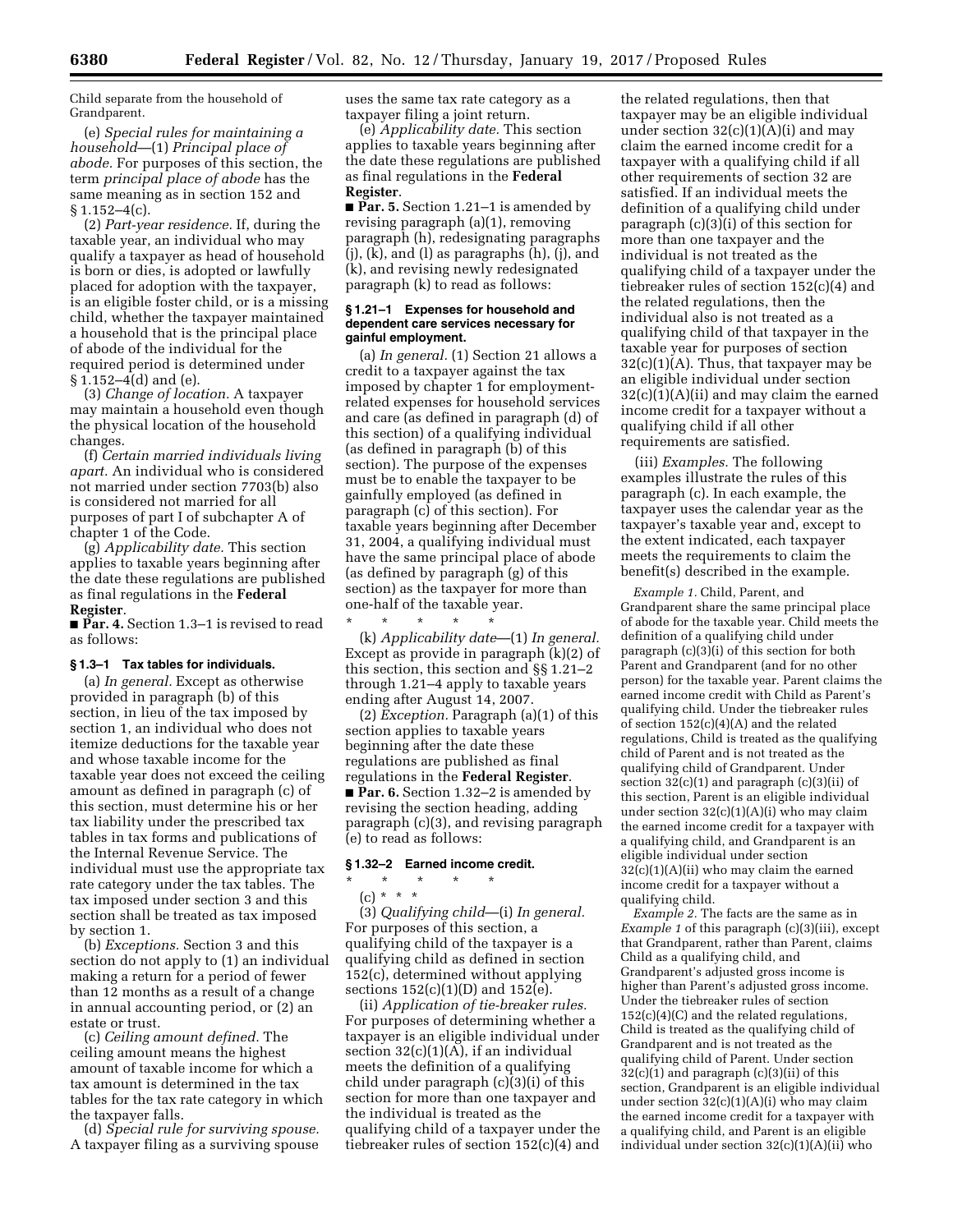may claim the earned income credit for a taxpayer without a qualifying child. \* \* \* \* \*

(e) *Applicability date*—(1) *In general.*  Except as provided in paragraph (e)(2) of this section, this section applies to taxable years beginning after March 5, 2003.

(2) *Exception.* Paragraph (c)(3) of this section applies to taxable years beginning after the date these regulations are published as final regulations in the **Federal Register**.

#### **§ 1.63–1 [Amended]**

■ **Par. 7.** Section 1.63–1 is amended by: ■ 1. Removing the language "the zero bracket amount and'' from the section heading.

■ 2. Removing the language "section 63(g)'' and replacing it with the language ''section 63(e)'' in paragraph (a).

■ **Par. 8.** Section 1.63–2 is revised to read as follows:

### **§ 1.63–2 Standard deduction.**

The standard deduction means the sum of the basic standard deduction and the additional standard deduction. ■ **Par. 9.** Section 1.63–3 is added to read as follows:

## **§ 1.63–3 Additional standard deduction for the aged and blind.**

(a) *In general.* A taxpayer who, at the end of the taxable year, has attained age 65 or is blind is entitled to an additional standard deduction amount. The additional standard deduction amount is the sum of the amounts to which the taxpayer is entitled under paragraphs (b) and (c) of this section. If an individual meets the requirements for both the additional amount for the aged and the additional amount for the blind, the taxpayer is entitled to both additional amounts.

(b) *Additional amount for the aged*— (1) *Aged taxpayer or spouse.* A taxpayer is entitled to an additional amount under section 63(f)(1) if the taxpayer has attained age 65 before the end of the taxable year. If spouses file a joint return, each spouse who has attained age 65 before the end of the taxable year for which the spouses file the joint return is entitled to an additional amount. A married taxpayer who files a separate return is entitled to an additional amount for the taxpayer's spouse if the spouse has attained age 65 before the end of the taxable year and, for the calendar year in which the taxable year of the taxpayer begins, the spouse has no gross income and is not the dependent of another taxpayer. The taxpayer is not entitled to an additional amount if the spouse dies before

attaining age 65, even though the spouse would have attained age 65 before the end of the taxpayer's taxable year.

(2) *Age determined.* For purposes of section 63(f) and this paragraph (b), a taxpayer's age is determined as of the last day of the taxpayer's taxable year. A person attains the age of 65 on the first moment of the day preceding his or her sixty-fifth birthday.

(c) *Additional amount for the blind*— (1) *Blind taxpayer or spouse.* A taxpayer is entitled to an additional amount under section  $63(f)(2)$  if the taxpayer is blind at the end of the taxable year. If spouses file a joint return, each spouse who is blind at the end of the taxable year for which the spouses file the joint return is entitled to an additional amount. A married taxpayer who files a separate return is entitled to an additional amount for the taxpayer's spouse if the spouse is blind and, for the calendar year in which the taxable year of the taxpayer begins, the spouse has no gross income and is not the dependent of another taxpayer. If the spouse dies during the taxable year, the date of death is the time for determining the spouse's blindness.

(2) *Blindness determined.* A taxpayer who claims an additional amount allowed by section 63(f)(2) for the blind must maintain in the taxpayer's records a statement from a physician skilled in the diseases of the eye or a registered optometrist stating that the physician or optometrist has examined the person for whom the additional amount is claimed and, in the opinion of the physician or optometrist, the person's central visual acuity did not exceed 20/200 in the better eye with correcting lenses, or the person's visual acuity was accompanied by a limitation in the field of vision such that the widest diameter of the visual field subtends an angle no greater than 20 degrees. The statement must provide that the physician or optometrist examined the person in the taxpayer's taxable year for which the amount is claimed, or that the physician or optometrist examined the person in an earlier year and that the visual impairment is irreversible.

(d) *Applicability date.* This section and §§ 1.63–1(a) and 1.63–2 apply to taxable years beginning after the date these regulations are published as final regulations in the **Federal Register**. ■ **Par. 10.** Section 1.151–1 is amended by revising paragraphs (a)(1), (c), and (d) to read as follows:

#### **§ 1.151–1 Deductions for personal exemptions.**

(a) \* \* \* (1) In computing taxable income, an individual is allowed a deduction for the exemptions for an

individual taxpayer and spouse (the personal exemptions) and the exemption for a dependent of the taxpayer.

\* \* \* \* \*

(c) *Additional exemption for dependent.* Section 151(c) allows a taxpayer an exemption for each individual who is a dependent (as defined in section 152) of the taxpayer for the taxable year. See §§ 1.152–1 through 1.152–5 for rules relating to dependents.

(d) *Applicability date.* Paragraphs (a)(1) and (c) of this section apply to taxable years beginning after the date these regulations are published as final regulations in the **Federal Register**.

### **§§ 1.151–2, 1.151–3, and 1.151–4 [Removed]**

■ **Par. 11.** Sections 1.151–2, 1.151–3, and 1.151–4 are removed.

■ **Par. 12.** Section 1.152-0 is added under the undesignated center heading Deductions for Personal Exemptions to read as follows:

## **§ 1.152–0 Table of contents.**

This section lists the captions contained in § 1.152–1 through § 1.152– 5.

- § 1.152–1 General rules for dependents.
	- (a) In general. (1) Dependent defined.
	- (2) Exceptions.
	-
	- (i) Dependents ineligible.
	- (ii) Married dependents.
- (iii) Citizens or nationals of other countries.
- (b) Definitions.
- (1) Child.
- (i) In general.
- (ii) Adopted child.
- (iii) Eligible foster child.
- (iv) Authorized placement agency.
- (2) Student.
- (3) Brother and sister.
- (4) Parent.
- (c) Applicability date.
- § 1.152–2 Qualifying child.
- (a) In general.
- (b) Qualifying child relationship test.
- (c) Residency test.
- (d) Age test.
- (1) In general.
- (2) Disabled individual.
- (e) Qualifying child support test.
- (f) Joint return test.
- (g) Child who is eligible to be claimed as
- a qualifying child by more than one taxpayer. (1) In general.
	- (i) More than one eligible parent.
	- (ii) Eligible parent not claiming.
- (iii) One eligible parent and other eligible taxpayer(s).
- (iv) No eligible parent.
- (2) Determination of adjusted gross income of a person who files a joint return.
	- (3) Coordination with other provisions.
- (4) Examples.
- § 1.152–3 Qualifying relative.
- (a) In general.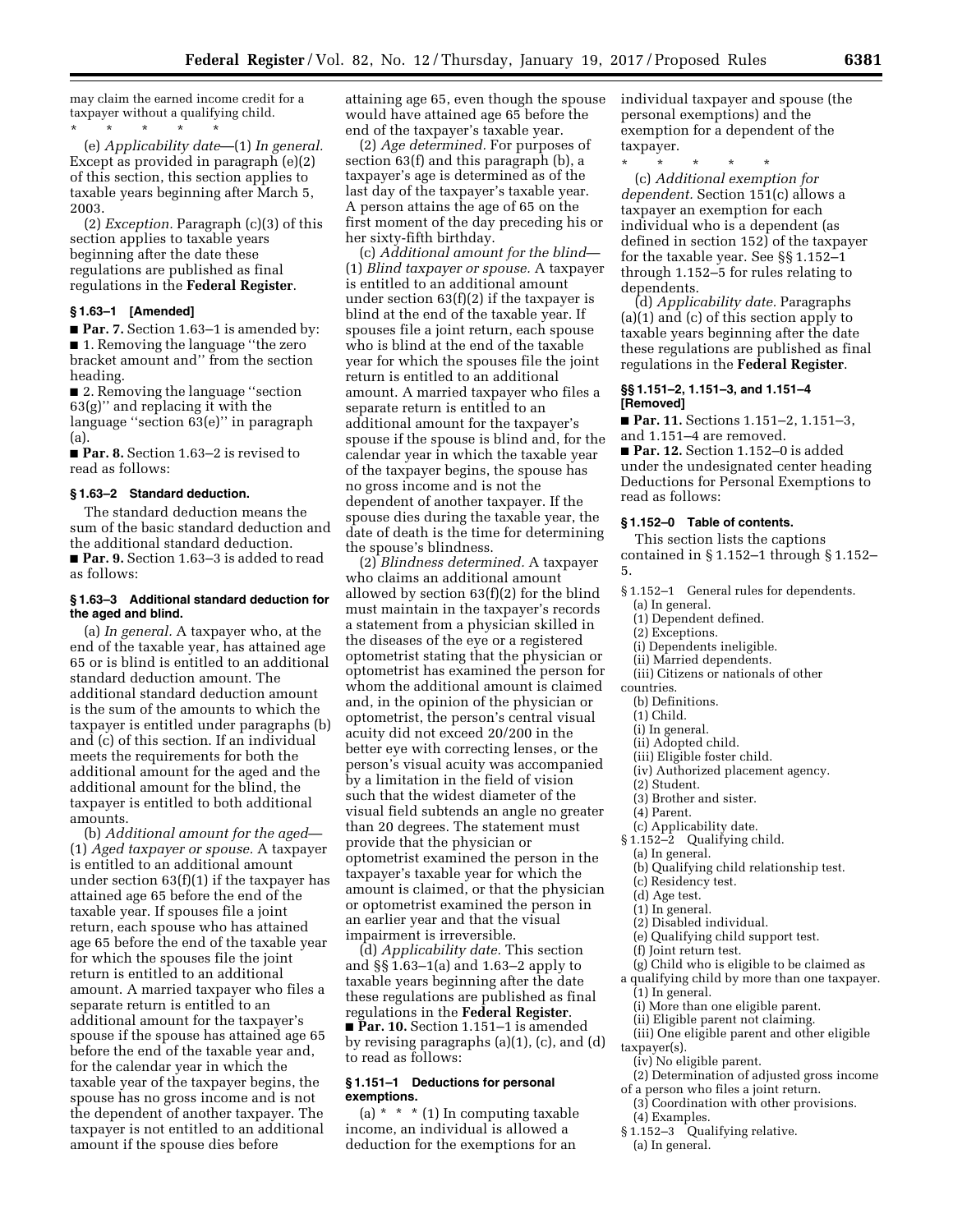- (b) Qualifying relative relationship test.
- (c) Gross income test.
- (1) In general.
- (2) Income of disabled or handicapped individuals.

- (d) Qualifying relative support test.
- (1) In general.
- (2) Certain income of taxpayer's spouse.
- (3) Support from stepparent.
- (4) Multiple support agreements.
- (e) Not a qualifying child test.
- (1) In general.
- (2) Examples.
- § 1.152–4 Rules for a qualifying child and a qualifying relative.
	- (a) Support.
	- (1) In general.
- (2) Payments made during the year for unpaid or future support.
	- (3) Governmental payments.
	- (i) Governmental payments as support.
	- (A) In general.
	- (B) Examples.
	-
- (ii) Governmental payments based on a taxpayer's contributions.
	- (A) In general.
	-
	- (B) Examples.
- (iii) Payments used for support of another individual.
- (4) Medical insurance.
- (5) Medical care payments from personal injury claim.
- (6) Scholarships.
- (b) Relationship test.
- (1) Joint return.
- (2) Divorce or death of spouse.
- (c) Principal place of abode.
- (1) In general.
- (2) Temporary absence.
- (3) Residing with taxpayer for more than
- one-half of the taxable year.
	- (i) In general.
	- (ii) Nights of residence.
	- (A) Nights counted.
	- (B) Night straddling two taxable years.
- (C) Exception for a parent who works at night.
- (D) Absences.
- (4) Examples.
- (d) Residence for a portion of a taxable year
- because of special circumstances. (1) Individual who is born or dies during
- the year.
- (2) Adopted child or foster child.
- (e) Missing child.
- (1) Qualifying child.
- (2) Qualifying relative.
- (3) Age limitation.
- (4) Application.
- § 1.152–5 Special rule for a child of divorced or separated parents or parents who live apart.
	- (a) In general.
	- (b) Release of claim by custodial parent. (1) In general.
	- (2) Support, custody, and parental status.
	- (i) In general.
	- (ii) Multiple support agreement.
	- (3) Release of claim to child.
	- (c) Custody.
	- (d) Custodial parent.
	- (1) In general.
	- (2) Night straddling taxable years.
- (3) Absences.
- (4) Special rule for equal number of nights. (5) Exception for a parent who works at night.
- (e) Written declaration. (1) Form of declaration. (i) In general. (ii) Form designated by IRS.
- (2) Attachment to return.
- (i) In general.
- (ii) Examples.
- (3) Revocation of written declaration.
- (i) In general.
- (ii) Form of revocation.
- (iii) Attachment to return.
- (4) Ineffective declaration or revocation.
- (5) Written declaration executed in a
- taxable year beginning on or before July 2, 2008.
	- (f) Coordination with other sections.
	- (g) Examples.
	- (h) Applicability date.
	- (1) In general.
	- (2) Exception.
- **Par. 13.** Section 1.152–1 is revised to read as follows:

#### **§ 1.152–1 General rules for dependents.**

(a) *In general*—(1) *Dependent defined.*  Except as provided in section 152(b) and paragraph (a)(2) of this section, the term *dependent* means a qualifying child as described in § 1.152–2 or a qualifying relative as described in § 1.152–3. In general, an individual may be treated as the dependent of only one taxpayer for taxable years beginning in the same calendar year.

(2) *Exceptions*—(i) *Dependents ineligible.* If an individual is a dependent of a taxpayer for a taxable year of the taxpayer, the individual is treated as having no dependents for purposes of section 152 and the related regulations in the individual's taxable year beginning in the calendar year in which that taxable year of the taxpayer begins. For purposes of this paragraph (a)(2)(i), an individual is not a dependent of a person if that person is not required to file an income tax return under section 6012 and either does not file an income tax return or files an income tax return solely to claim a refund of estimated or withheld taxes.

(ii) *Married dependents.* An individual is not treated as a dependent of a taxpayer for a taxable year of the taxpayer if the individual files a joint return, other than solely to claim a refund of estimated or withheld taxes, with the individual's spouse under section 6013 for the taxable year beginning in the calendar year in which that taxable year of the taxpayer begins.

(iii) *Citizens or nationals of other countries.* An individual who is not a citizen or national of the United States is not treated as a dependent of a taxpayer unless the individual is a resident, as defined in section 7701(b), of the United States or of a country contiguous to the United States (Canada or Mexico). This limitation, however,

does not apply to an adopted child, as defined in section  $152(f)(1)(B)$  and paragraph (b)(1)(ii) of this section, if the taxpayer is a citizen or national of the United States and the child has the same principal place of abode as the taxpayer and is a member of the taxpayer's household, within the meaning of §§ 1.152–4(c) and 1.2–2(c), respectively, for the taxpayer's taxable year. See § 1.152–4(d)(2) for rules relating to residence for a portion of a taxable year. A taxpayer and the child have the same principal place of abode for the taxpayer's taxable year if the taxpayer and child have the same principal place of abode for the entire portion of the taxable year following the placement of the child with the taxpayer.

(b) *Definitions.* The following definitions apply for purposes of section 152 and the related regulations.

(1) *Child*—(i) *In general.* The term *child* means a son, daughter, stepson, or stepdaughter, or an eligible foster child, within the meaning of paragraph (b)(1)(iii) of this section, of the taxpayer.

(ii) *Adopted child.* In determining whether an individual bears any of the relationships described in paragraph  $(b)(1)(i)$  of this section, § 1.152–2 $(b)$ , or § 1.152–3(b), a legally adopted child of a person, or a child who is lawfully placed with a person for legal adoption by that person, is treated as a child by blood of that person. A child lawfully placed with a person for legal adoption by that person includes a child placed for legal adoption by a parent, an authorized placement agency, or any other person(s) authorized by law to place a child for legal adoption.

(iii) *Eligible foster child.* The term *eligible foster child* means a child who is placed with a person by an authorized placement agency or by judgment, decree, or other order of any court of competent jurisdiction.

(iv) *Authorized placement agency.*  The term *authorized placement agency*  means a State, the District of Columbia, a possession of the United States, a foreign country, an Indian Tribal Government (ITG) (as defined in section  $7701(a)(40)$ , or an agency or organization that is authorized by a State, the District of Columbia, a possession of the United States, a foreign country, an ITG, or a political subdivision of any of the foregoing, to place children for legal adoption or in foster care.

(2) *Student.* The term *student* means an individual who, for some part of each of five calendar months, whether or not consecutive, during the calendar year in which the taxable year of the taxpayer begins, either is a full-time student at an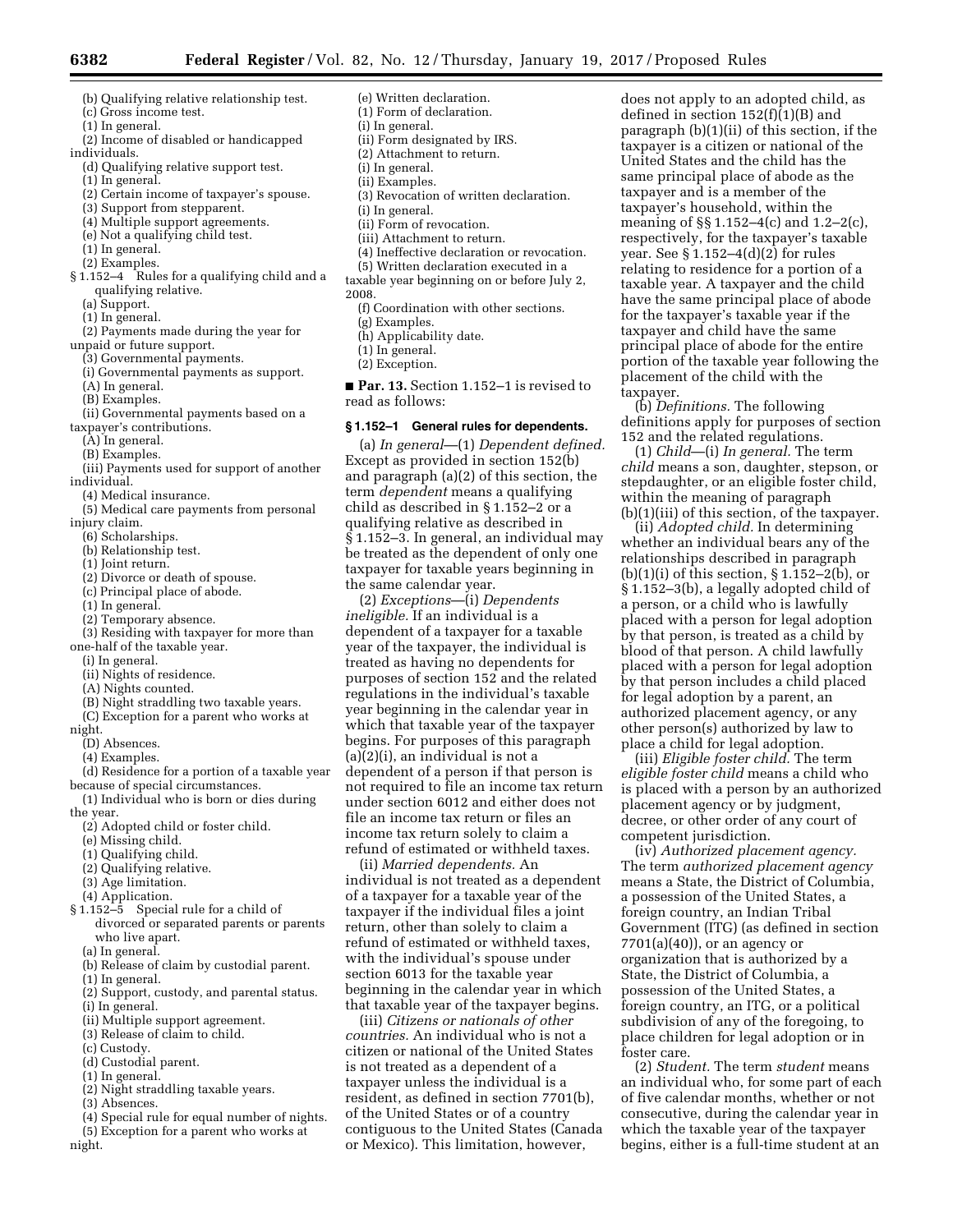educational organization, as defined in section  $170(b)(1)(A)(ii)$ , or is pursuing a full-time course of institutional on-farm training under the supervision of an accredited agent of an educational organization or of a State or political subdivision of a State. A full-time student is one who is enrolled for the number of hours or courses that the educational organization considers fulltime attendance.

(3) *Brother and sister.* The terms *brother* and *sister* include a brother or sister by half blood.

(4) *Parent.* The term *parent* refers to a biological or adoptive parent of an individual. It does not include a stepparent who has not adopted the individual.

(c) *Applicability date.* This section, and §§ 1.152–2, 1.152–3, and 1.152–4 apply to taxable years beginning after the date these regulations are published as final regulations in the **Federal Register**.

■ **Par. 14.** Section 1.152–2 is revised to read as follows:

#### **§ 1.152–2 Qualifying child.**

(a) *In general.* The term *qualifying child* of a taxpayer for a taxable year means an individual who satisfies the tests described in paragraphs (b), (c), (d), (e), and (f) of this section. If an individual satisfies the definition of a qualifying child for more than one taxpayer, then the tiebreaker rules in paragraph (g) of this section apply. See, however, section 152(e) and § 1.152–5 for a special rule for a child of divorced or separated parents or parents who live apart.

(b) *Qualifying child relationship test.*  The individual must bear one of the following relationships to the taxpayer—

(1) A child of the taxpayer or descendant of such a child; or

(2) A brother, sister, stepbrother, or stepsister of the taxpayer, or a descendant of any of these relatives.

(c) *Residency test.* The individual must have the same principal place of abode as the taxpayer for more than onehalf of the taxable year. Generally, an individual has the same principal place of abode as the taxpayer for more than one-half of the taxable year if the individual resides with the taxpayer for more than one-half of the taxable year. See § 1.152–4(c) for rules relating to principal place of abode and temporary absence and for determining whether an individual resides with the taxpayer for more than one-half of the taxable year.

(d) *Age test*—(1) *In general.* The individual must be younger than the taxpayer claiming the individual as a qualifying child and must not have

attained the age of 19, or age 24 if the individual is a student within the meaning of  $\S 1.152-1(b)(2)$ , as of the end of the calendar year in which the taxpayer's taxable year begins. For purposes of this section, an individual attains an age on the anniversary of the individual's birth.

(2) *Disabled individual.* This age requirement is treated as satisfied if the individual is permanently and totally disabled, as defined in section 22(e)(3), at any time during the calendar year.

(e) *Qualifying child support test.* The individual must not provide more than one-half of the individual's own support for the calendar year in which the taxpayer's taxable year begins. See § 1.152–4(a) for rules relating to the definition and sources of an individual's support.

(f) *Joint return test.* The individual must not file a joint return, other than solely to claim a refund of estimated or withheld taxes, under section 6013 with the individual's spouse for the taxable year beginning in the calendar year in which the taxpayer's taxable year begins.

(g) *Child who is eligible to be claimed as a qualifying child by more than one taxpayer*—(1) *In general.* Under section  $152(c)(4)$ , if an individual satisfies the definition of a qualifying child for two or more taxpayers (eligible taxpayers) for a taxable year beginning in the same calendar year, the following rules apply.

(i) *More than one eligible parent.* If more than one eligible taxpayer is a parent of the individual (eligible parent), any one of the eligible parents may claim the individual as a qualifying child. However, if more than one eligible parent claims the individual as a qualifying child, and those eligible parents do not file a joint return with each other, the individual is treated as the qualifying child of the eligible parent claiming the individual with whom the individual resides for the longest period of time during the taxable year as determined under § 1.152– 4(c)(3). If the individual resides for the same amount of time during the taxable year with each eligible parent claiming the child, the individual is treated as the qualifying child of the eligible parent with the highest adjusted gross income who claims the individual.

(ii) *Eligible parent not claiming.* If at least one eligible taxpayer is a parent of the individual, but no eligible parent claims the individual as a qualifying child, the individual may be treated as the qualifying child of another eligible taxpayer only if that taxpayer's adjusted gross income exceeds both the adjusted gross income of each eligible parent of the individual and the adjusted gross

income of each other eligible taxpayer, if any.

(iii) *One eligible parent and other eligible taxpayer(s).* Except as provided in paragraph  $(g)(1)(i)$  or  $(ii)$  of this section, if there are two or more eligible taxpayers, only one of whom is the parent of the individual, the individual is treated as the qualifying child of the eligible parent.

(iv) *No eligible parent.* If no eligible taxpayer is a parent of the individual, the individual is treated as the qualifying child of the eligible taxpayer with the highest adjusted gross income for the taxable year.

(2) *Determination of adjusted gross income of a person who files a joint return.* For purposes of section 152 and the related regulations, the adjusted gross income of each person who files a joint return is the total adjusted gross income shown on the joint return.

(3) *Coordination with other provisions.* Except to the extent that section 152(e) and § 1.152–5 apply, if more than one taxpayer may claim a child as a qualifying child, the child is treated as the qualifying child of only one taxpayer for purposes of head of household filing status under section 2(b), the child and dependent care credit under section 21, the child tax credit under section 24, the earned income credit under section 32, the exclusion from income for dependent care assistance under section 129, and the dependency exemption under section 151. Thus, the taxpayer claiming the individual as a qualifying child under any one of these sections is the only taxpayer who may claim any credit or exemption under these other sections for that same individual for a taxable year beginning in the same calendar year as the taxpayer's taxable year. If section 152(e) applies, however, the noncustodial parent may claim the child as a qualifying child for purposes of the dependency exemption and the child tax credit, and another person may claim the child for purposes of one or more of these other provisions. See § 1.152–5 for rules under section 152(e).

(4) *Examples.* The following examples illustrate the rules in this paragraph (g). In the examples, each taxpayer uses the calendar year as the taxpayer's taxable year, the child is a qualifying child (as described in section 152(c) and this section) of each taxpayer, and, except to the extent indicated, each taxpayer meets the requirements to claim the benefit(s) described in the example.

*Example 1.* (i) A and B, parents of Child, are married to each other. A, B, and Child share the same principal place of abode for the first 8 months of the year. Thus, both parents satisfy the qualifying child residency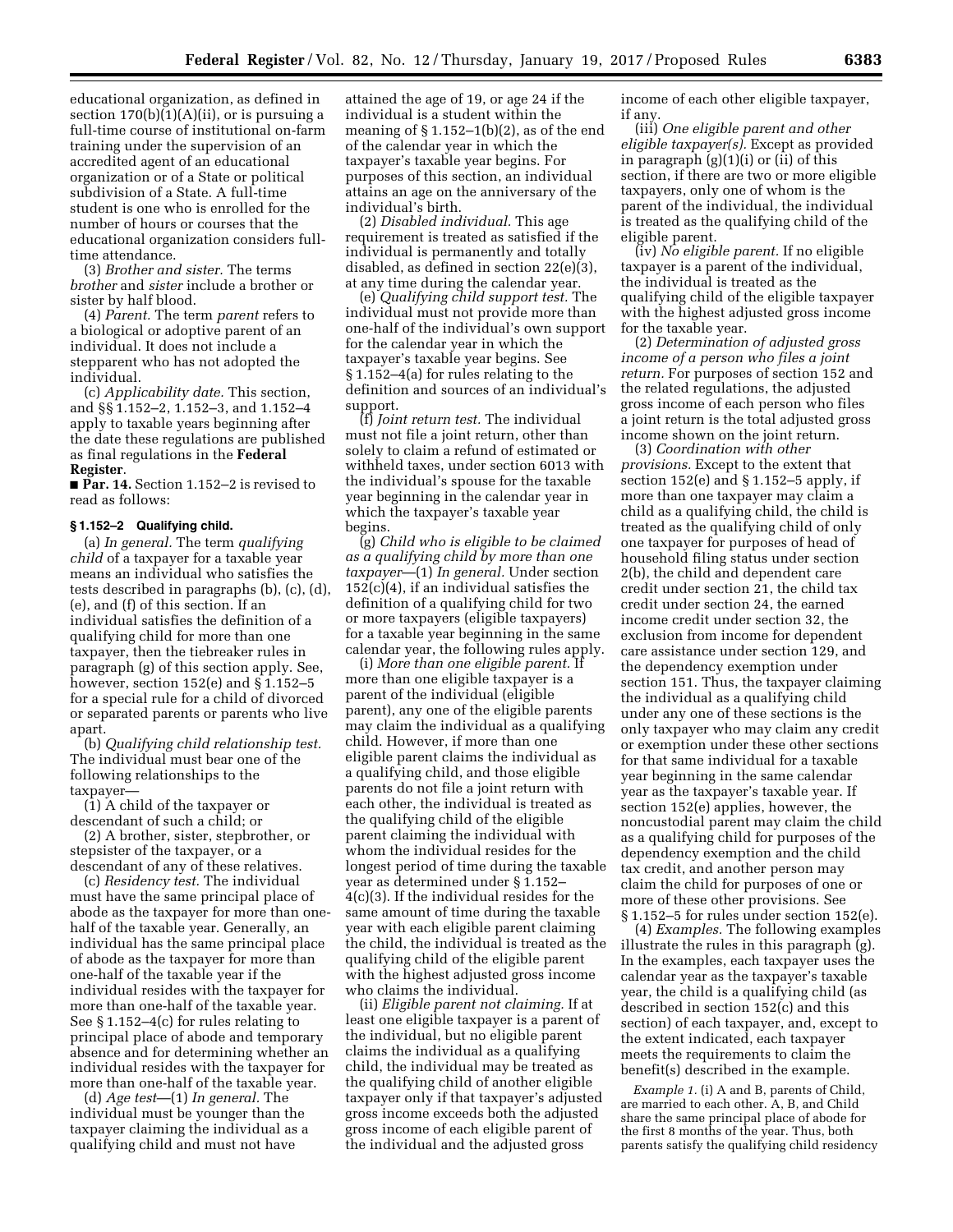test of paragraph (c) of this section. For the last 4 months of the year, the parents live apart from each other, and B and Child share the same principal place of abode. Section 152(e), relating to divorced or separated parents, does not apply. The parents file as married filing separately for the taxable year, and both parents claim Child as a qualifying child.

(ii) Under paragraph (g)(1)(i) of this section, Child is treated as a qualifying child of B for all purposes, because Child resided with B for the longer period of time during the taxable year. Because section 152(e) does not apply, Child may not be treated as a qualifying child of A for any purpose.

*Example 2.* (i) The facts are the same as in *Example 1* of this paragraph (g)(4), except that B does not claim Child as a qualifying child.

(ii) Because A and B are not both claiming the same child as a qualifying child, under paragraph (g)(1)(i) of this section, Child is treated as a qualifying child of A.

*Example 3.* (i) Child, Child's parent (D), and Grandparent share the same principal place of abode. D is not married and is not a qualifying child or dependent of Grandparent, and Grandparent is not D's dependent. Section 152(e), relating to divorced or separated parents, does not apply. Under paragraph (a) of this section, Child meets the definition of a qualifying child of both D and Grandparent. D claims Child as a qualifying child for purposes of the child and dependent care credit under section 21, the earned income credit under section 32, and the dependency exemption under section 151. Grandparent claims Child as a qualifying child for purposes of head of household filing status under section 2(b).

(ii) Under paragraph (g)(1)(iii) of this section, Child is treated as the qualifying child of D for all purposes, because D is eligible to claim and claims Child as D's qualifying child. Because D is eligible to claim and claims Child as D's qualifying child, under paragraph (g)(3) of this section, Child may not be treated as a qualifying child of Grandparent for any purpose. Grandparent erroneously claimed Child as Grandparent's qualifying child for purposes of head of household filing status under section 2(b). If D had not claimed Child as D's qualifying child for any purpose, under paragraph (g)(1)(ii) of this section, Grandparent could have claimed Child as Grandparent's qualifying child if Grandparent's adjusted gross income (AGI) exceeded D's AGI. In that situation, under paragraph (g)(3) of this section, Grandparent could have claimed Child as Grandparent's qualifying child for purposes of any of the child-related tax benefits, provided that Grandparent had met the requirements of those sections.

*Example 4.* (i) The facts are the same as in *Example 3* of this paragraph (g)(4), except that Child's parents, D and E, are married to each other and share the same principal place of abode with Child and Grandparent for the entire taxable year. Under paragraph (a) of this section, Child meets the definition of a qualifying child of both parents and Grandparent. D and E file a joint return for the taxable year and do not claim Child as a qualifying child for any purpose.

(ii) Because D or E may claim Child as a qualifying child but neither claims Child as a qualifying child for any purpose, under paragraph (g)(1)(ii) of this section. Grandparent may claim Child as a qualifying child if Grandparent's AGI exceeds the total AGI reported on the joint return of D and E.

*Example 5.* (i) The facts are the same as in *Example 4* of this paragraph (g)(4), except that D and E are divorced from each other, E moved into a separate residence during that year and is the noncustodial parent, and section 152(e), relating to divorced or separated parents, applies. E attaches to E's return a Form 8332 on which D agrees to release D's claim to a dependency exemption for Child and E claims Child as a qualifying child for purposes of the dependency exemption and the child tax credit.

(ii) Under paragraph (g)(3) of this section, Child is treated as a qualifying child of E for purposes of the dependency exemption and the child tax credit. Child may be treated as a qualifying child of D for purposes of the earned income credit. If D claims Child as a qualifying child for purposes of the earned income credit, under paragraph (g)(1)(iii) of this section, Child may not be treated as a qualifying child of Grandparent for any purpose.

*Example 6.* (i) F and G, parents of two children, are married to each other. F, G, and both children share the same principal place of abode for the entire taxable year. F and G file as married filing separately for the taxable year. F claims the older child as a qualifying child for purposes of the child tax credit, dependency exemption, and the child and dependent care credit. G claims the younger child as a qualifying child for purposes of the same three tax benefits.

(ii) The older child is treated as a qualifying child of F and the younger child is treated as a qualifying child of G. The tiebreaker rule of paragraph (g)(1)(i) of this section does not apply because F and G are not claiming the same child as a qualifying child.

■ **Par. 15.** Section 1.152–3 is revised to read as follows:

#### **§ 1.152–3 Qualifying relative.**

(a) *In general.* The term *qualifying relative* of a taxpayer for a taxable year means an individual who satisfies the tests described in paragraphs (b), (c), (d), and (e) of this section. See, however, section 152(e) and § 1.152–5 for a special rule for a child of divorced or separated parents or parents who live apart.

(b) *Qualifying relative relationship test.* The individual must bear one of the following relationships to the taxpayer:

(1) A child or descendant of a child;

(2) A brother, sister, stepbrother, or stepsister;

(3) A father or mother, or an ancestor of either;

(4) A stepfather or stepmother;

(5) A niece or nephew;

(6) An aunt or uncle;

(7) A son-in-law, daughter-in-law, father-in-law, mother-in-law, brother-inlaw, or sister-in-law; or

(8) An individual (other than one who at any time during the taxable year was the taxpayer's spouse, determined without regard to section 7703) who for the taxable year of the taxpayer has the same principal place of abode as the taxpayer and is a member of the taxpayer's household. See § 1.2–2(c) for the definition of a member of the household, and § 1.152–4(c) for rules relating to the meaning of principal place of abode and the meaning of temporary absence.

(c) *Gross income test*—(1) *In general.*  The individual's gross income for the calendar year in which the taxable year begins must be less than the exemption amount as defined in section 151(d).

(2) *Income of disabled or handicapped individuals.* For purposes of paragraph (c)(1) of this section, the gross income of an individual who is permanently and totally disabled, as defined in section 22(e)(3), at any time during the taxable year does not include income for services performed by the individual at a sheltered workshop, as defined in section 152(d)(4)(B), if—

(i) The principal reason for the individual's presence at the workshop is the availability of medical care there; and

(ii) The individual's income arises solely from activities at the workshop that are incident to the medical care.

(d) *Qualifying relative support test*— (1) *In general.* The individual must receive over one-half of the individual's support from the taxpayer for the calendar year in which the taxpayer's taxable year begins. See § 1.152–4(a) for rules relating to support.

(2) *Certain income of taxpayer's spouse.* A payment to a spouse that is includible in the payee spouse's gross income under section 71 (relating to alimony and separate maintenance payments) or section 682 (relating to income of an estate or trust in the case of divorce) is not treated as a payment by the payor spouse for the support of any dependent.

(3) *Support from stepparent.* Any support provided to or for the benefit of an individual by a stepparent of the individual is treated as support provided by the individual's parent who is married to the stepparent.

(4) *Multiple support agreements.* If more than one-half of an individual's support is provided by two or more persons together, a taxpayer is treated as having contributed over one-half of the support of that individual for the calendar year if—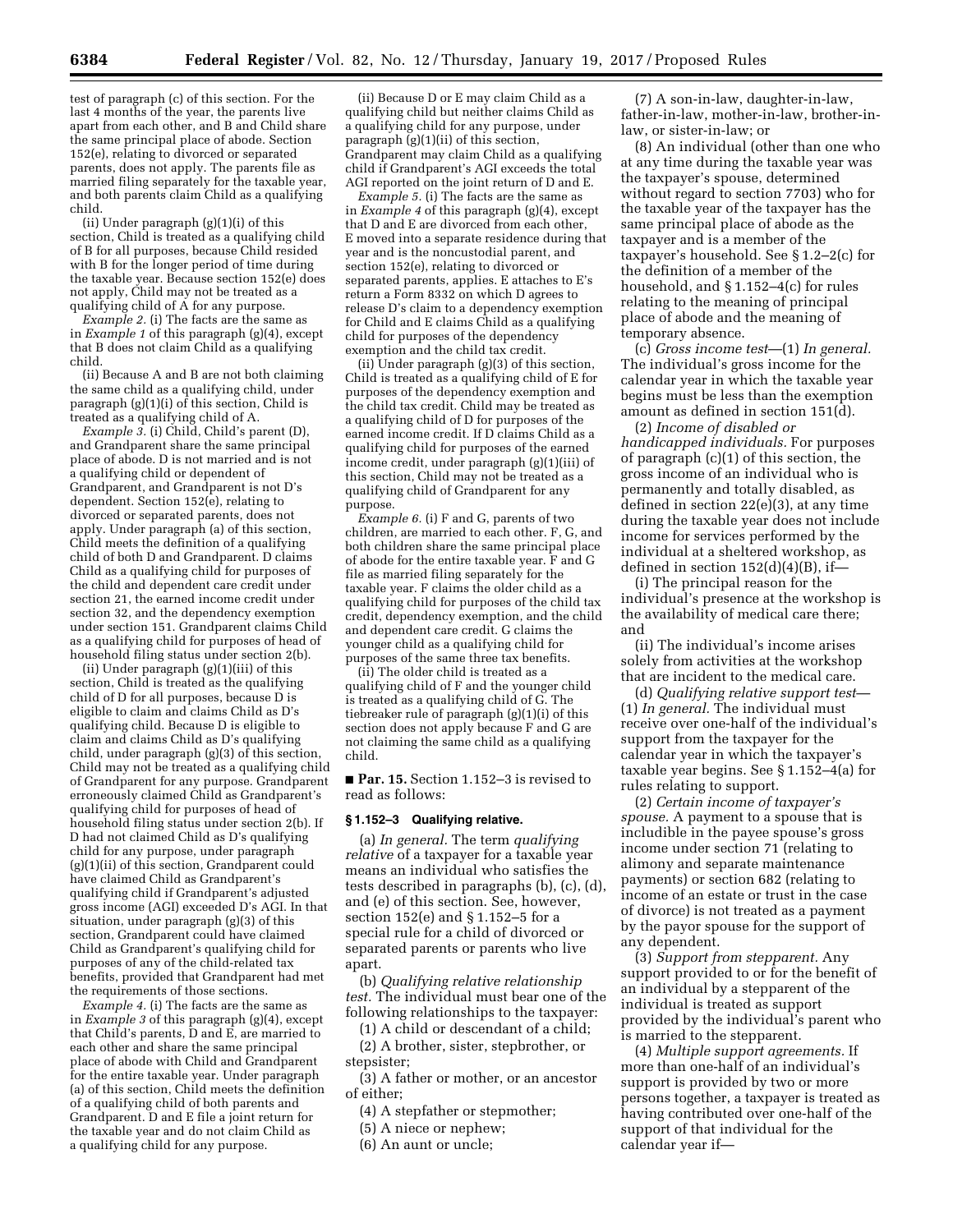(i) No one person contributes more than one-half of the individual's support;

(ii) Each member of the group that collectively contributes more than onehalf of the support of the individual would have been entitled to claim the individual as a dependent for a taxable year beginning in that calendar year but for the fact that the group member alone did not contribute more than one-half of the individual's support;

(iii) The taxpayer claiming the individual as a qualifying relative contributes more than 10 percent of the individual's support; and

(iv) Each other group member who contributes more than 10 percent of the support of the individual furnishes to the taxpayer claiming the individual as a dependent a written declaration that the other person will not claim the individual as a dependent for any taxable year beginning in that calendar year.

(e) *Not a qualifying child test*—(1) *In general.* The individual must not be a qualifying child of the taxpayer or of any other taxpayer for any taxable year beginning in the calendar year in which the taxpayer's taxable year begins. An individual is not a qualifying child of a person, however, if that person is not required to file an income tax return under section 6012, and either does not file an income tax return or files an income tax return solely to claim a refund of estimated or withheld taxes.

(2) *Examples.* The following examples illustrate the rules in this paragraph (e). In each example, each taxpayer uses the calendar year as the taxpayer's taxable year, and except to the extent otherwise indicated, each taxpayer meets the requirements to claim the benefits described in the example.

*Example 1.* For the taxable year, B provides more than one-half of the support of an unrelated friend, C, and C's 3-year-old child, D, who are members of B's household. No taxpayer other than C is eligible to claim D as a qualifying child. C has no gross income, is not required by section 6012 to file a Federal income tax return, and does not file a Federal income tax return for the taxable year. Under paragraph (e)(1) of this section, because C does not have a filing requirement and does not file an income tax return, D is not treated as a qualifying child of C, and B may claim both C and D as B's qualifying relatives.

*Example 2.* The facts are the same as in *Example 1* of this paragraph (e)(2) except that C has earned income of \$1,500 during the taxable year, had income tax withheld from C's wages, and is not required by section 6012 to file an income tax return. C files an income tax return solely to obtain a refund of withheld taxes and does not claim the earned income credit under section 32. Under paragraph (e)(1) of this section,

because C does not have a filing requirement and files only to obtain a refund of withheld taxes, D is not treated as a qualifying child of C, and B may claim both C and D as B's qualifying relatives.

*Example 3.* The facts are the same as in *Example 2* of this paragraph (e)(2) except that C's earned income is more than the amount of the dependency exemption for that year. C files an income tax return for the taxable year to obtain a refund of withheld taxes and claims the earned income credit. Because C filed an income tax return to obtain the earned income credit and not solely to obtain a refund of withheld taxes, D is a qualifying child of a taxpayer (C), and B may not claim D as a qualifying relative. B also may not claim C as a qualifying relative because C fails the gross income test under paragraph (c) of this section.

■ **Par. 16.** Redesignate § 1.152–4 as § 1.152–5, and add a new § 1.152–4 to read as follows:

### **§ 1.152–4 Rules for a qualifying child and a qualifying relative.**

(a) *Support*—(1) *In general.* The term *support* includes food, shelter, clothing, medical and dental care, education, and similar items. Support does not include an individual's Federal, State, and local income taxes paid from the individual's own income or assets, Social Security and Medicare taxes under section 3101 paid from the individual's own income, life insurance premiums, or funeral expenses. In determining whether an individual provided more than one-half of the individual's own support for purposes of § 1.152–2(e), or whether a taxpayer provided more than one-half of an individual's support for purposes of § 1.152–3(d), the amount of support provided by the individual, or the taxpayer, is compared to the total amount of the individual's support from all sources. For these purposes, except as otherwise provided in this paragraph (a), the amount of an individual's total support is the amount of support from all sources, and includes support the individual provides and amounts that are excludable from gross income. Generally, the amount of an item of support is the amount of expense paid or incurred to furnish the item of support. If the item of support furnished is property or a benefit, such as lodging, however, the amount of the item of support is the fair market value of the item.

(2) *Payments made during the year for unpaid or future support.* For purposes of determining the amount of support provided in a calendar year, an amount paid in a calendar year after the calendar year in which the liability is incurred is treated as paid in the year of payment. An amount paid in a calendar year before due, whether or not made in the form of a lump sum payment in

settlement of a person's liability for support, is treated as support paid during the calendar year of payment rather than the calendar year when payment is due. A payment of a liability from amounts set aside in trust in a prior year is treated as made in the year in which the liability is paid.

(3) *Governmental payments*—(i) *Governmental payments as support*— (A) *In general.* Except as provided in paragraph (a)(3)(iii) of this section, governmental payments and subsidies for an item of support are support provided by a third party, the government.

(B) *Examples.* Payments of Temporary Assistance for Needy Families (42 U.S.C. 601–619), low-income housing assistance (42 U.S.C. 1437f), Supplemental Nutrition Assistance Program benefits (7 U.S.C. chapter 51), Supplemental Security Income payments (42 U.S.C. 1381–1383f), foster care maintenance payments, and adoption assistance payments are governmental payments and subsidies for an item of support as described in paragraph  $(a)(3)(i)(A)$  of this section.

(ii) *Governmental payments based on a taxpayer's contributions*—(A) *In general.* Except as provided in paragraph (a)(3)(iii) of this section, governmental payments based on a taxpayer's earnings and contributions into the Social Security system are support provided by the individual for whose benefit the payments are made to the extent those payments are used for that individual's support.

(B) *Examples.* Social Security old age benefits under section 202(b) of Title II of the Social Security Act (SSA) (42 U.S.C. 402) are governmental payments based on a taxpayer's earnings and contributions into the Social Security system as described in paragraph (a)(3)(ii)(A) of this section. Similarly, Social Security survivor and disability insurance benefits paid under section 202(d) of the SSA to, or for the benefit of, the child of a deceased or disabled parent are treated as support provided by the child to the extent those payments are used for the child's support.

(iii) *Payments used for support of another individual.* Governmental payments and subsidies described in paragraph (a)(3)(i) of this section and governmental payments described in paragraph  $(a)(3)(ii)$  of this section that are used by the recipient or other intended beneficiary to support another person are support of that person provided by the recipient or other intended beneficiary, rather than support provided by a third party, the government.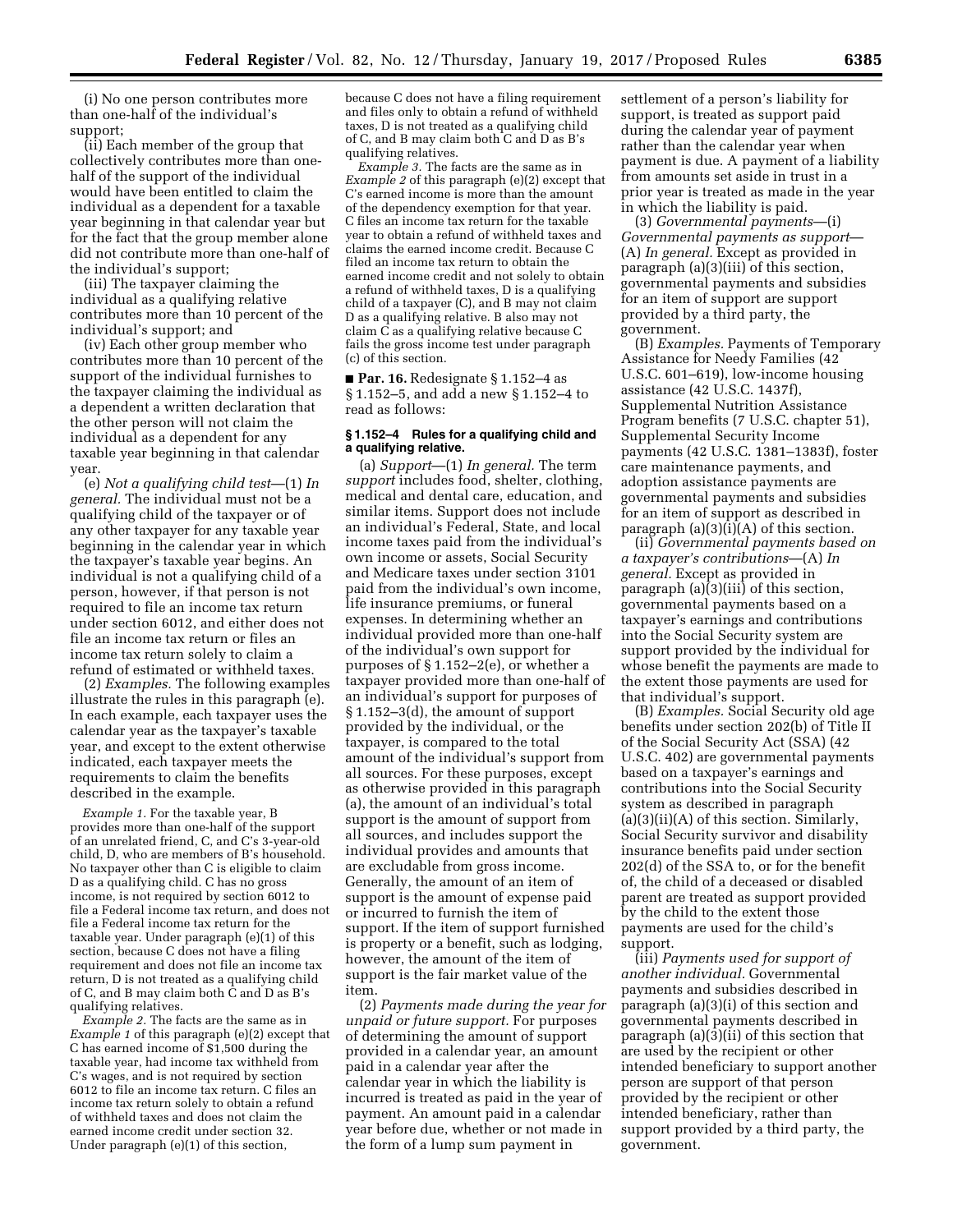(4) *Medical insurance.* Medical insurance premiums, including Part A Basic Medicare premiums, if any, under Title XVIII of the Social Security Act (42 U.S.C. 1395c to 1395i–5), Part B Supplemental Medicare premiums under Title XVIII of the Social Security Act (42 U.S.C. 1395j to 1395w–6), Part C Medicare + Choice Program premiums under Title XVIII of the Social Security Act (42 U.S.C. 1395w–21 to 1395w–29), and Part D Voluntary Prescription Drug Benefit Medicare premiums under Title XVIII of the Social Security Act (42 U.S.C. 1395w–101 to 1395w–154), are treated as support. Medical insurance proceeds, including benefits received under Medicare Part A, Part B, Part C, and Part D, are not treated as items of support and are disregarded in determining the amount of the individual's support. Services provided to an individual under the medical and dental care provisions of the Armed Forces Act (10 U.S.C. chapter 55) are not treated as support and are disregarded in determining the amount of the individual's support.

(5) *Medical care payments from personal injury claim.* Payments for the medical care of an injured individual from a third party, including a third party's insurance company, in satisfaction of a legal claim for the personal injury of the individual are not treated as items of support and are disregarded in determining the amount of the individual's support.

(6) *Scholarships.* Amounts a student who is the child of the taxpayer receives as a scholarship for study at an educational organization described in section  $170(b)(1)(A)(ii)$  are not treated as an item of support and are disregarded in determining the amount of the student's support.

(b) *Relationship test*—(1) *Joint return.*  A taxpayer may satisfy the relationship test described in § 1.152–2(b) (relating to a qualifying child) or in § 1.152–3(b) (relating to a qualifying relative) if a described relationship exists between an individual and the taxpayer claiming that individual as a qualifying child or qualifying relative, even though the taxpayer files a joint return with his or her spouse who does not have a described relationship with the individual.

(2) *Divorce or death of spouse.* If the relationship between the taxpayer and an individual claimed by that taxpayer as a dependent results from a marriage, the taxpayer's qualifying relationship with the individual continues after the termination of the marriage by divorce or death.

(c) *Principal place of abode*—(1) *In general.* The term *principal place of* 

*abode* of a person means the primary or main home or dwelling where the person resides. A person's principal place of abode need not be the same physical location throughout the taxable year and may be temporary lodging such as a homeless shelter or relief housing resulting from displacement caused by a natural disaster.

(2) *Temporary absence.* The taxpayer and an individual have the same principal place of abode despite a temporary absence by either person because of special circumstances. An absence is temporary if the person would have resided at the place of abode but for the absence and, under the facts and circumstances, it is reasonable to assume that the person will return to reside at the place of abode. An individual who does not reside with the taxpayer because of a temporary absence is treated as residing with the taxpayer. For example, a nonpermanent failure to occupy the abode by reason of illness, education, business, vacation, military service, institutionalized care for a child who is totally and permanently disabled (as defined in section 22(e)(3)), or incarceration may be treated as a temporary absence because of special circumstances. If an infant must remain in a hospital for a period of time after birth and would have resided with the taxpayer during that period but for the hospitalization, the infant is treated as having the same principal place of abode as the taxpayer during the period of hospitalization.

(3) *Residing with taxpayer for more than one-half of the taxable year*—(i) *In general.* An individual has the same principal place of abode as the taxpayer for more than one-half of the taxable year if the individual resides with the taxpayer for at least 183 nights during the taxpayer's taxable year, or 184 nights if the taxable year includes a leap day.

(ii) *Nights of residence*—(A) *Nights counted.* For purposes of determining whether an individual resides with the taxpayer for more than one-half of the taxable year, an individual resides with a taxpayer for a night if the individual sleeps—

(*1*) At the taxpayer's principal place of abode, whether or not the taxpayer is present; or

(*2*) In the company of the taxpayer when the individual does not sleep at the taxpayer's principal place of abode (for example, when the taxpayer and the individual are on vacation).

(B) *Night straddling two taxable years.*  If an individual resides with a taxpayer for a night that extends over two taxable years, that night is allocated to the taxable year in which the night begins.

(C) *Exception for a parent who works at night.* If, in a calendar year, because of a taxpayer's nighttime work schedule, an individual resides for at least 183 days, or 184 days if the taxable year includes a leap day, but not nights with the taxpayer, the individual is treated as residing with the taxpayer for more than one-half of the taxable year.

(D) *Absences.* An individual who does not reside with a taxpayer for a night because of a temporary absence as described in paragraph (c)(2) of this section is treated as residing with the taxpayer for that night if the individual would have resided with the taxpayer for that night but for the absence.

(4) *Examples.* The following examples illustrate the rules of this paragraph (c). In each example, each taxpayer uses the calendar taxable year, and section 152(e) does not apply.

*Example 1.* B and C are the divorced parents of Child. In 2015, Child sleeps at B's principal place of abode for 210 nights and at C's principal place of abode for 155 nights. Under paragraph (c)(3) of this section, Child resides with B for at least 183 nights during 2015 and has the same principal place of abode as B for more than one-half of 2015.

*Example 2.* D and E are the divorced parents of Child, and Grandparent is E's parent. In 2015, Child resides with D for 140 nights, with E for 135 nights, and with Grandparent for the last 90 nights of the year. None of these periods is a temporary absence. Under paragraph (c)(3) of this section, Child does not have the same principal place of abode as D, E, or Grandparent for more than one-half of 2015.

*Example 3.* The facts are the same as in *Example 2* of this paragraph (c)(4), except that, for the 90-day period that Child lives with Grandparent, E is temporarily absent on military service. Child would have lived with E if E had not been absent during that period. Under paragraphs  $(c)(2)$  and  $(c)(3)(ii)(\overline{D})$  of this section, Child is treated as residing with E for 225 nights in 2015 and, therefore, Child has the same principal place of abode as E for more than one-half of 2015.

*Example 4.* The facts are the same as in *Example 2* of this paragraph (c)(4), except that, for the last 90 days of the year Child, who is 18, moves into Child's own apartment and begins full-time employment. Because Child's absence is not temporary, under paragraph (c)(2) of this section, Child is not treated as residing with D or E for the 90 nights. Under paragraph (c) of this section, Child does not have the same principal place of abode as D or E for more than one-half of 2015.

*Example 5.* F and G are the divorced parents of Child. In 2015, Child sleeps at F's principal place of abode for 170 nights and at G's principal place of abode for 170 nights. Child spends 25 nights of the year away from F and G at a summer camp. Child would have spent those nights with F if Child had not gone to summer camp. Under paragraphs  $(c)(2)$  and  $(c)(3)(ii)(D)$  of this section, Child is treated as residing with F for 195 nights and,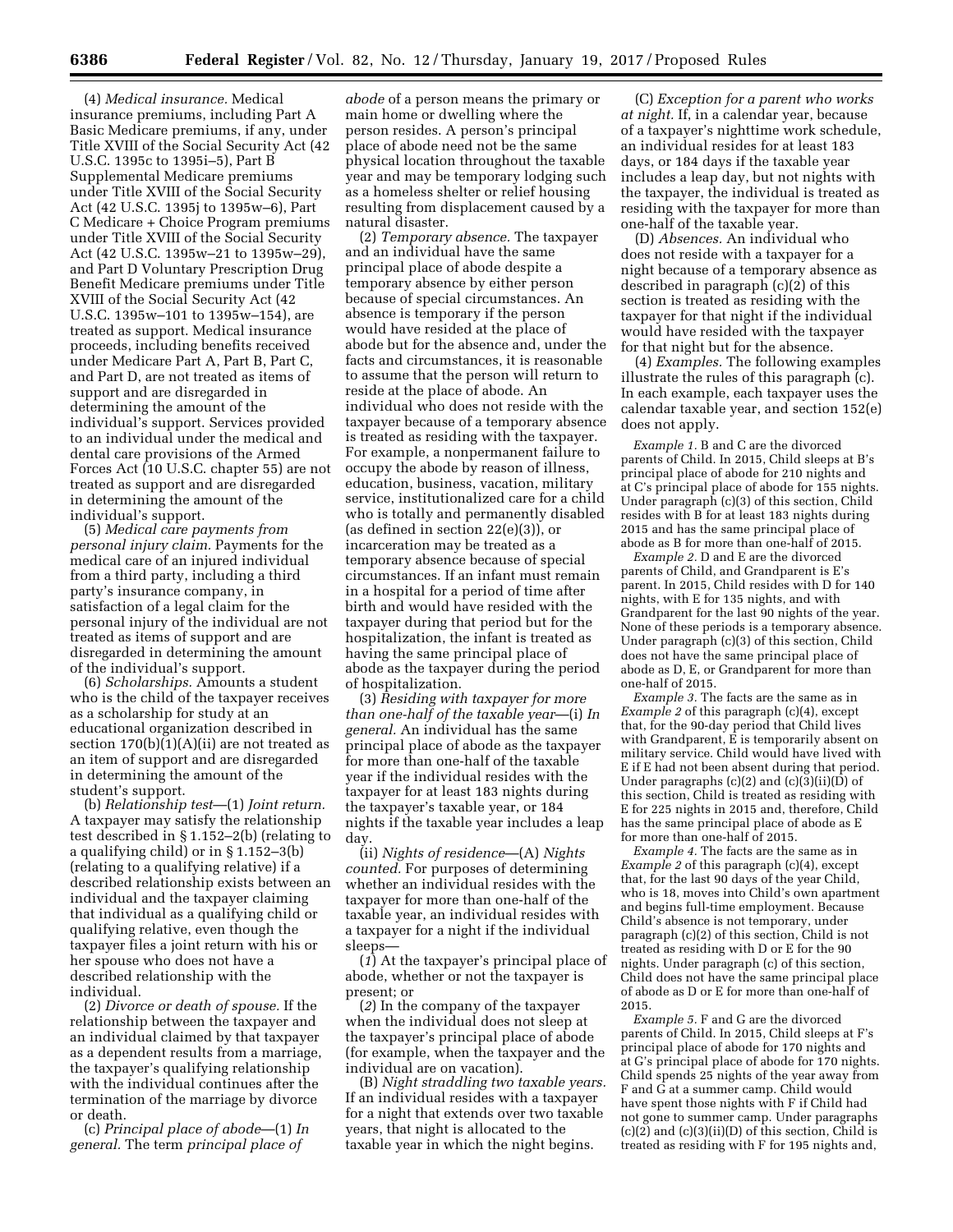therefore, Child has the same principal place of abode as F for more than one-half of 2015.

*Example 6.* H and J are the divorced parents of Child. In 2015, Child sleeps at H's principal place of abode for 180 nights and at J's principal place of abode for 180 nights. For 5 nights during that year, Child sleeps at Grandparent's abode or at the house of a friend. Child would have spent all 5 nights at H's house if Child had not slept at Grandparent's or a friend's house. Under paragraphs (c)(2) and (c)(3)(ii)(D) of this section, Child is treated as residing with H for 185 nights and, therefore, Child has the same principal place of abode as H for more than one-half of 2015.

(d) *Residence for a portion of a taxable year because of special circumstances*—(1) *Individual who is born or dies during the year.* If an individual is born or dies during a taxpayer's taxable year, the residency test for a qualifying child is treated as met if the taxpayer and the individual have the same principal place of abode for more than one-half of the portion of the taxable year during which the individual is alive. If an individual is born or dies during a taxpayer's taxable year, the relationship test for a qualifying relative who is a member of the taxpayer's household is treated as met if the taxpayer and the individual have the same principal place of abode for the entire portion of the taxable year during which the individual is alive.

(2) *Adopted child or foster child.* If, during a taxpayer's taxable year, the taxpayer adopts a child, a child is lawfully placed with a taxpayer for legal adoption by that taxpayer, or an eligible foster child is placed with a taxpayer, the residency test for a qualifying child and the residency requirement under  $§ 1.152-1(a)(2)(iii)$  for a child who is not a citizen or national of the United States are treated as met if the taxpayer and the child have the same principal place of abode for more than one-half of the portion of the taxable year as required for a qualifying child, or for the entire taxable year as required for a noncitizen, following the placement of the child with the taxpayer.

(e) *Missing child*—(1) *Qualifying child.* A child of the taxpayer who is presumed by law enforcement authorities to have been kidnapped by someone who is not a member of the family of either the child or the taxpayer, and who had for the taxable year in which the kidnapping occurred the same principal place of abode as the taxpayer for more than one-half of the portion of the taxable year before the date of the kidnapping, is treated as meeting the residency test for a qualifying child, as described in § 1.152–2(c), of the taxpayer for all taxable years ending during the period

that the child is missing. Also, the child is treated as meeting the residency test in the year of the child's return if the child has the same principal place of abode as the taxpayer for more than onehalf of the portion of the taxable year following the date of the child's return.

(2) *Qualifying relative.* A child of the taxpayer who is presumed by law enforcement authorities to have been kidnapped by someone who is not a member of the family of either the child or the taxpayer, and who was a qualifying relative of the taxpayer for the portion of the taxable year before the date of the kidnapping, is treated as a qualifying relative, as described in section 152(d) and § 1.152–3, of the taxpayer for all taxable years ending during the period that the child is missing. Also, the child is treated as a qualifying relative of the taxpayer in the year of the child's return if the child is a qualifying relative of the taxpayer for the portion of the taxable year following the date of the child's return.

(3) *Age limitation.* The special rules provided in this paragraph (e) cease to apply as of the first taxable year of the taxpayer beginning after the calendar year in which there is a determination that the child is dead or, if earlier, in which the child would have attained age 18.

(4) *Application.* This paragraph (e) applies solely for purposes of determining surviving spouse or head of household filing status under section 2, the child tax credit under section 24, the earned income credit under section 32, and the dependency exemption under section 151.

■ **Par. 17** In newly redesignated § 1.152–5, paragraphs (e)(2), (e)(3)(iii), and (h) are revised to read as follows:

#### **§ 1.152–5 Special rule for a child of divorced or separated parents or parents who live apart.**

\* \* \* \* \*

(e) \* \* \*

(2) *Attachment to return*—(i) *In general.* A noncustodial parent must attach a copy of the written declaration to the parent's original or amended return for each taxable year for which the noncustodial parent claims an exemption for the child. A noncustodial parent may submit a copy of the written declaration to the IRS during an examination to substantiate a claim to a dependency exemption for a child. A copy of a written declaration attached to an amended return, or provided during an examination, will not meet the requirement of this paragraph (e) if the custodial parent signed the written declaration after the custodial parent filed a return claiming a dependency

exemption for the child for the year at issue, and the custodial parent has not filed an amended return to remove that claim to a dependency exemption for the child.

(ii) *Examples.* The following examples illustrate the rules of this paragraph (e).

*Example 1.* Custodial parent (CP) files her 2015 return on March 1, 2016, and claims a dependency exemption for Child. At noncustodial parent's (NCP) request, CP signs a Form 8332 for the 2015 tax year on April 15, 2016. On April 15, NCP files his return claiming a dependency exemption for Child and attaches the signed Form 8332 to his return. Under section 152(e) and paragraph (b) of this section, NCP is allowed a dependency exemption for Child for 2015, and CP is not allowed a dependency exemption for Child for that year.

*Example 2.* The facts are the same as in *Example 1* of this paragraph (e)(2)(ii), except NCP files on April 15, 2016, a request for an extension to file his tax return because he does not have a signed Form 8332. CP signs the Form 8332 for the 2015 tax year in August of 2016, and NCP files his return a week later. NCP claims a dependency exemption for Child and attaches the signed Form 8332 to his return. Under section 152(e) and paragraph (b) of this section, NCP is allowed a dependency exemption for Child for 2015, and CP is not allowed a dependency exemption for Child for that year.

*Example 3.* CP files his 2015 return on March 1, 2016, and claims a dependency exemption for Child. NCP files her return on April 15, 2016, and does not claim a dependency exemption for Child, even though her divorce decree allocates the dependency exemption for Child to her. CP signs a Form 8332 for the 2015 tax year in August of 2016, and NCP files an amended return a week later and attaches the signed Form 8332 to her amended return claiming a dependency exemption for Child. Under paragraph (e)(2) of this section, NCP is not allowed a dependency exemption for Child for 2015 if CP has not amended his return to remove a claim to the dependency exemption for Child for that year.

 $(3) * * * *$ 

(iii) *Attachment to return.* The parent revoking the written declaration must attach a copy of the revocation to the parent's original or amended return for each taxable year for which the parent claims a child as a dependent as a result of the revocation. The parent revoking the written declaration must keep a copy of the revocation and evidence of delivery of the notice to the other parent, or of the reasonable efforts to provide actual notice. A parent may submit a copy of a revocation to the IRS during an examination to substantiate a claim to a dependency exemption for the child.

\* \* \* \* \*

(h) *Applicability date*—(1) *In general.*  Except as provided in paragraph (h)(2)